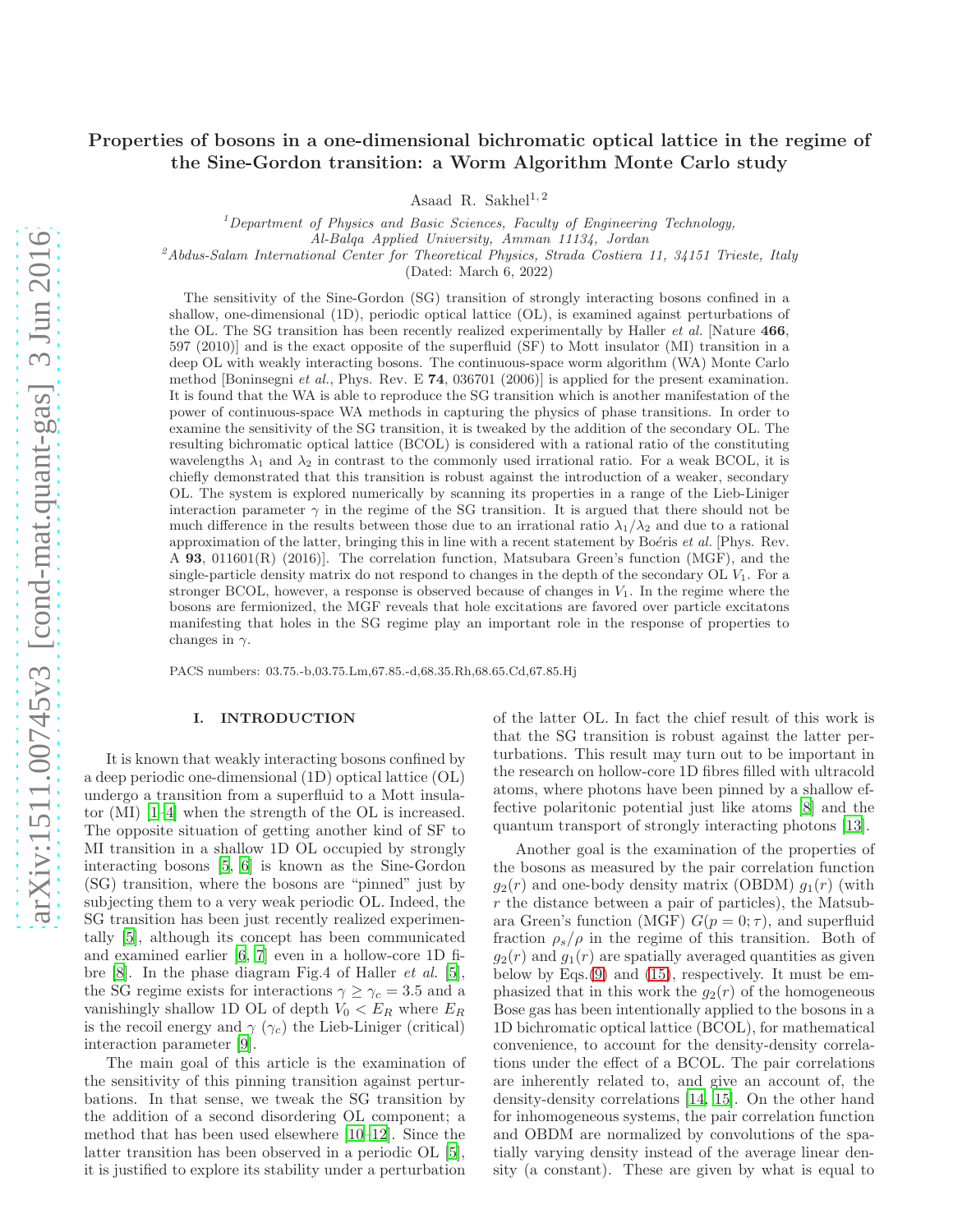$h_2(r) = g_2(r) n_0^2/\rho_c(r)$  and  $h_1(r) = g_1(r) n_0/\rho_{c,\frac{1}{2}}(r)$  in Eqs.[\(14\)](#page-3-1) and [\(16\)](#page-3-2), respectively. Here  $\rho_c(r)$  and  $\rho_{c,\frac{1}{2}}(r)$ are defined by Eqs.[\(13\)](#page-3-3) and [\(17\)](#page-3-4), respectively, and  $n_0$  is the average linear density. It is found that one can obain from  $q_2(r)$  appreciable signals arising from a strong response to changes in the primary OL and interactions. Further,  $g_1(r)$  applied to the BCOL system displays almost the same behavior as  $h_1(r)$ , except for some small differences. In  $h_2(r)$ , the normalization by  $\rho_c(r)$  is found to weaken these signals substantially. A key result is that for a shallow 1D OL, the above properties are not influenced by perturbations of the OL, bringing this in line with a recent examination [\[16\]](#page-15-5). We particularly focus on  $g_2(r)$  because it is important to examine it with regards to this and other kinds of phase transitions. For example the pair correlation function for a 1D uniform Bose gas has been used as the ratio between the photoassociation rates of  $Rb^{87}$  atoms in 1D and 3D [\[17\]](#page-15-6). Although we examine it only briefly, the  $g_1(r)$  is also not any less important; for example Deissler et al. [\[18](#page-15-7)] presented the first experimental analysis of a spatially averaged  $g_1(r)$ , similar to ours, in a quasiperiodic optical lattice (QPOL).

Remaining within the regime of the SG–transition, we explore it in a BCOL instead of a 1D OL to study its sensitivity –in addition to that of the associated properties– to changes in the BCOL. Indeed the role of a 1D OL, such as the BCOL [\[10,](#page-15-0) [11\]](#page-15-8), and in conjunction with atom-atom interactions in defining the properties of confined bosons lies at the heart of many investigations today [\[12](#page-15-1), [17,](#page-15-6) [19](#page-15-9)– [23\]](#page-15-10). So far, the BCOL has been mostly applied to introduce quasidisorder in a "common experimental route" [\[12\]](#page-15-1). This is usually achieved by superimposing two OL wavelengths whose ratio  $\lambda_1/\lambda_2$  yields an irrational number [\[19](#page-15-9), [21](#page-15-11), [22\]](#page-15-12). However, the lattice setup with a rational number  $\lambda_1/\lambda_2$  is not very common and deserves therefore an investigation, particularly due to the likelihood that there may be not much difference between the use of a rational and irrational  $\lambda_1/\lambda_2$ . The same argument has been made recently by Boeris et al. [\[16\]](#page-15-5) who stated (quoting them): "... it is not necessary to implement truly irrational numbers with mathematical (i.e., unattainable) precision; after all, on a finite lattice one can "resolve" only a finite number of digits." In fact, real disorder can only be achieved by a speckle potential and the investigation of bosons in this kind of potential, and add to this a quasidisordered one, has been going on intensively in the last few years [\[11,](#page-15-8) [18,](#page-15-7) [20](#page-15-13), [22,](#page-15-12) [24](#page-15-14)[–52](#page-15-15)]. The minor side issue on the difference between the results due to rational and irrational ratios  $\lambda_1/\lambda_2$  will be discussed briefly in a section later on here, where results are given showing that it makes no difference.

An investigation that is very relevant to the present work is that by Gordillo *et al.* [\[12\]](#page-15-1) who calculated the phase diagram of a continuous system of bosons in a BCOL. By keeping the interaction strength fixed, the superfluid fraction has been examined as a function of the secondary-OL depth for several values of the primary-OL depth within a range of amplitudes which is larger than

ours. It must be emphasized that these authors used a rational approximation to an *irrational* ratio of  $\lambda_1$  and  $\lambda_2$  and it has been argued that this is "common practice" [\[20,](#page-15-13) [23\]](#page-15-10). Among their findings, it has been demonstrated that changes in the secondary OL influence the properties and that an MI can be realized. In contrast, the present work conducts a similar investigation chiefly by varying the interaction strength in a shallow BCOL with a *rational*  $\lambda_1/\lambda_2$  in a regime of interactions near the SG transition, although it is argued that this ratio can also arise from an approximation to the irrational one. It has been found that under these conditions, the properties of bosons are not influenced by changes in the intensity of the secondary OL. Our studies therefore complement the work of Gordillo et al., and are further substantiated with the examination of the SG transition. Moreover, for a strong BCOL additionally considered, changes in the properties can be observed as one varies the intensity of the secondary OL bringing this is in line with the results of Gordillo et al. [\[12](#page-15-1)].

The bosons in the BCOL are simulated using the continuous−space worm algorithm (WA) quantum Monte Carlo approach [\[53](#page-15-16)]. It is found that WA reproduces the SG transition accurately and that the interplay of BCOL and interactions has little effect on changing the critical interaction at which this transition occurs. In fact, it shall be reasoned below that the same result could have been obtained by using irrational ratios close to the rational ones. In other results (1) the OBDM of the system displays substantial depletion of the superfluid as it passes through the SG transition; (2) the MGF shows signals for fermionization detected via the correlation function at the origin,  $q_2(0)$ , when the total interaction energy goes to zero demonstrating perfect antibunching [\[54\]](#page-15-17); (3) the secondary OL has been found not to play a role in aiding or preventing the fermionization.

This work provides more clarification for the interplay between interactions and disorder for repulsive bosons in a quasidisordered OL as has been given earlier by Deissler et al. [\[29\]](#page-15-18). It is believed that this research will be an important contribution to the field of disordered bosons in 1D.

The organization of the present paper is as follows. In Sec. [II](#page-2-1) the method is presented. In Sec. [III](#page-4-0) the WA code is tested for accuracy as applied to the present system. In Sec. [IV](#page-5-0) the results are presented. In Sec. [V](#page-11-0) the issue of a rational and irrational ratio of the BCOL wavelengths is discussed. In Sec[.VI](#page-11-1) the paper concludes with some closing remarks. In Appendix [A](#page-12-0) the WA is briefly described. In Appendices [B,](#page-12-1) [C,](#page-13-0) and [D,](#page-14-7) the  $h_2(r)$ ,  $h_1(r)$ , and  $h_2(r=0)$ , given by Eqs.[\(14\)](#page-3-1) and [\(16\)](#page-3-2) below, are reexamined for the same systems in Figs. [4,](#page-7-0) [6,](#page-8-0) and [7](#page-9-0) that display  $g_2(r)$ ,  $g_1(r)$  and  $g_2(0)$ , respectively, given by Eqs. $(9)$  and  $(15)$ .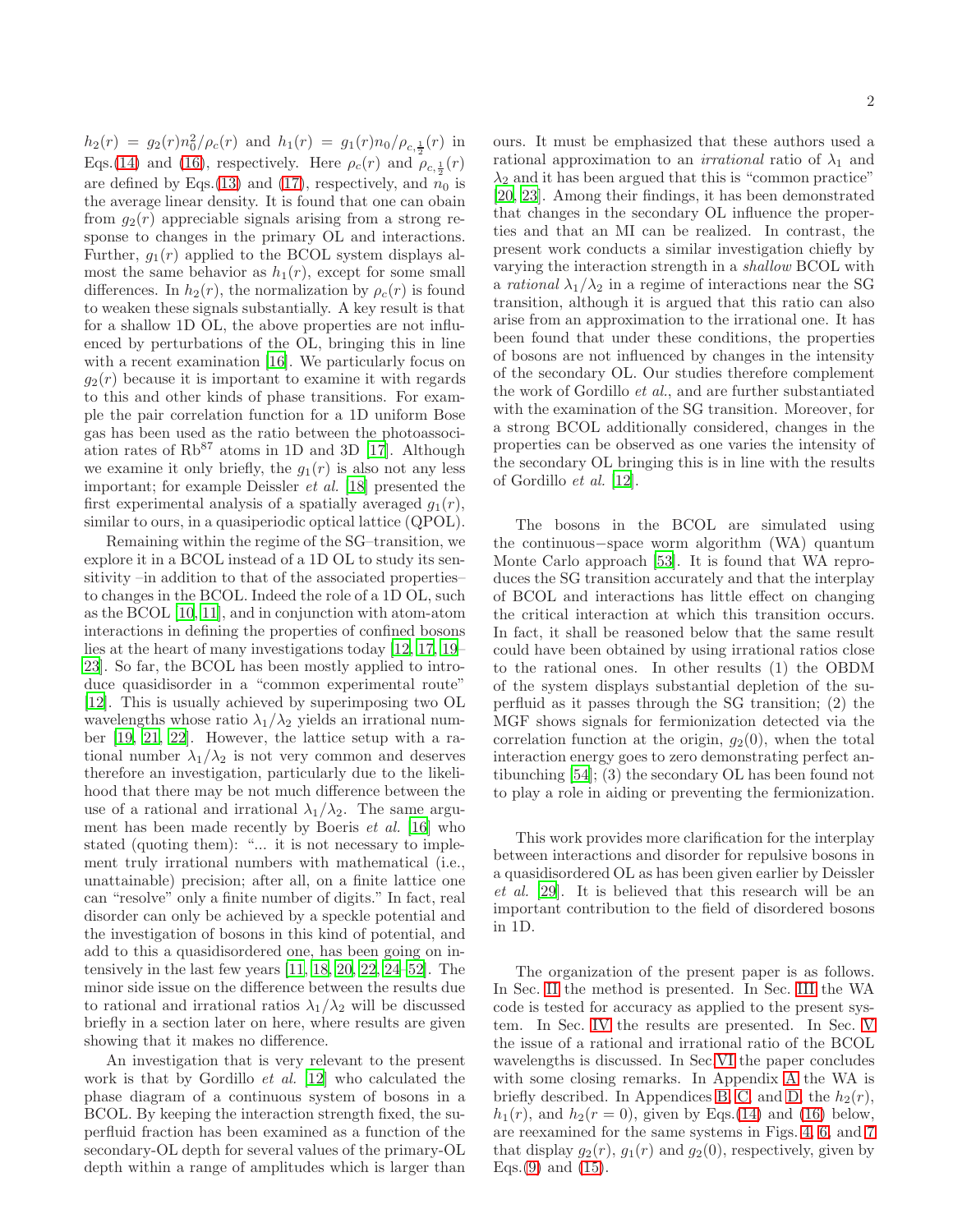### <span id="page-2-1"></span>II. METHOD

A brief description of the WA applied to the present system is relegated to Appendix [A.](#page-12-0) The simulations have been conducted on the excellent computational cluster of the Max Planck Institute for Physics of Complex Systems in Dresden, Germany. In essence, the present work has been a heavy-computational project with each simulation taking about a week of CPU time to finish.

# A. Optical lattice

In order to introduce disorder into the present system, the WA code [\[55](#page-15-19)] –originally designed for a homogeneous Bose gas– has been modified by including a BCOL potential of the form

<span id="page-2-7"></span>
$$
V_{OL}(x) = V_0 \cos^2(\alpha \pi x) + V_1 \cos^2(\beta \pi x), \quad (1)
$$

where  $V_0$  and  $V_1$  are the primary and secondary OL depths, respectively, and we always consider  $V_1 < V_0$ . The parameters  $\alpha = 2/\lambda_1$  and  $\beta = 2/\lambda_2$ , with  $\lambda_1$  and  $\lambda_2$ the wavelengths, determine the periodicity of the BCOL and such a type of lattice was shown to realize disorder [\[11,](#page-15-8) [28](#page-15-20)].  $\alpha$  and  $\beta$  were set to 0.4 and 1.0, respectively, for a QPOL, and 0.4 and 1.39 for a quasidisordered optical lattice (QDOL).

A measure for the the strength of the BCOL quasidisorder is its standard deviation  $\delta V$  given by

<span id="page-2-8"></span>
$$
\delta V = \sqrt{\langle V^2 \rangle - \langle V \rangle^2},\tag{2}
$$

with

$$
\langle V \rangle = \frac{1}{L} \int_0^L V_{OL}(x) dx, \tag{3}
$$

and

$$
\langle V^2 \rangle = \frac{1}{L} \int_0^L V_{OL}^2(x) dx.
$$
 (4)

According to Deissler et al. [\[18](#page-15-7)], another measure for the disorder strength is given by

<span id="page-2-2"></span>
$$
\Delta = 0.5V_1\epsilon^2 \exp(-2.18/V_0^{0.6}),\tag{5}
$$

and considering the tunneling amplitude between adjacent lattice sites

<span id="page-2-3"></span>
$$
J = 1.43 V_0^{0.98} \exp(-2.07 \sqrt{V_0}), \tag{6}
$$

this allows one to evaluate  $\Delta/J$ . In [\(5\)](#page-2-2) and [\(6\)](#page-2-3),  $V_0$  and  $V_1$  are in units of  $E_R$  (see Sec[.II E\)](#page-3-5), and  $\epsilon = \beta/\alpha$  is the ratio between the wavelengths of the BCOL.

### B. Interactions

The interactions between the bosons are accounted for by the exact two-particle density matrix given by (see e.g. Feynman [\[56\]](#page-15-21))

<span id="page-2-4"></span>
$$
\rho(x_1 - x_2) =
$$
\n
$$
1 - \sqrt{\frac{\tau}{4ma_s^2}} \exp\left\{\frac{m}{4\tau}(x_1 - x_2)^2 + \frac{|x_1| + |x_2|}{a_{1D}} + \frac{\tau}{ma_{1D}^2}\right\},\tag{7}
$$

where  $\tau = \beta/M$  is the "time step", with  $\beta = 1/(\tilde{T}T_d)$ ,  $T$  being the temperature in units of the degeneracy temperature  $T_d$ ,  $k_B = 1$  Boltzmann's constant, and  $m = 0.5$ is the boson mass. Eq.[\(7\)](#page-2-4) appears in the worm-update probabilities as a multiplicative factor. The interactions are then essentially described by a delta function  $g_{1D}\delta(x_1-x_2)$ , where  $g_{1D}$  is the interaction parameter.

In Astrakharchik et al. [\[57\]](#page-15-22),  $g_{1D}$  is given by

<span id="page-2-5"></span>
$$
g_{1D} = -\frac{2\hbar^2}{ma_{1D}},\tag{8}
$$

where  $\hbar$  is Planck's constant and  $a_{1D}$  the scattering length. Note that although  $g_{1D}$  is negative, it does not indicate attraction which in itself is counterintuitive. Essentially, the absolute value of  $g_{1D}$  is considered in the present calculations. From Haller et al. [\[5\]](#page-14-2), the Lieb-Liniger parameter is given by  $\gamma = mg_{1D}/(\hbar^2 n_0)$ , and therefore from Eq.[\(8\)](#page-2-5) one gets  $\gamma = -2/(a_{1D}n_0)$ . Here  $n_0 = \langle N \rangle/L$  is the average linear density of the system with  $\langle N \rangle$  the thermodynamic average of the particle number and  $L$  the length of the system.

#### <span id="page-2-6"></span>C. Pair correlation function

The spatially-averaged pair correlation function (SAPCF) for the 1D homogeneous Bose gas is given by

<span id="page-2-0"></span>
$$
g_2(r) = \frac{1}{L n_0^2} \int_0^L dx \, \langle \hat{\psi}^\dagger(x+r) \hat{\psi}^\dagger(x) \hat{\psi}(x) \hat{\psi}(x+r) \rangle. \tag{9}
$$

where  $r$  is the distance between any two particles along the system and  $\hat{\psi}(x)$  [ $\hat{\psi}^{\dagger}(x)$ ] the field operator annihilating  $[creating]$  a boson at position x. It can account for the spatially averaged density-density correlation function, given by

$$
n_c(r) = \frac{1}{L} \int_0^L dx \langle \hat{n}(x+r)\hat{n}(x) \rangle \tag{10}
$$

where  $\hat{n}(x) = \hat{\psi}^{\dagger}(x)\hat{\psi}(x)$  is the density operator. This is because the pair correlations  $\langle \hat{\psi}^{\dagger}(x+r) \hat{\psi}^{\dagger}(x) \hat{\psi}(x) \hat{\psi}(x+\rangle)$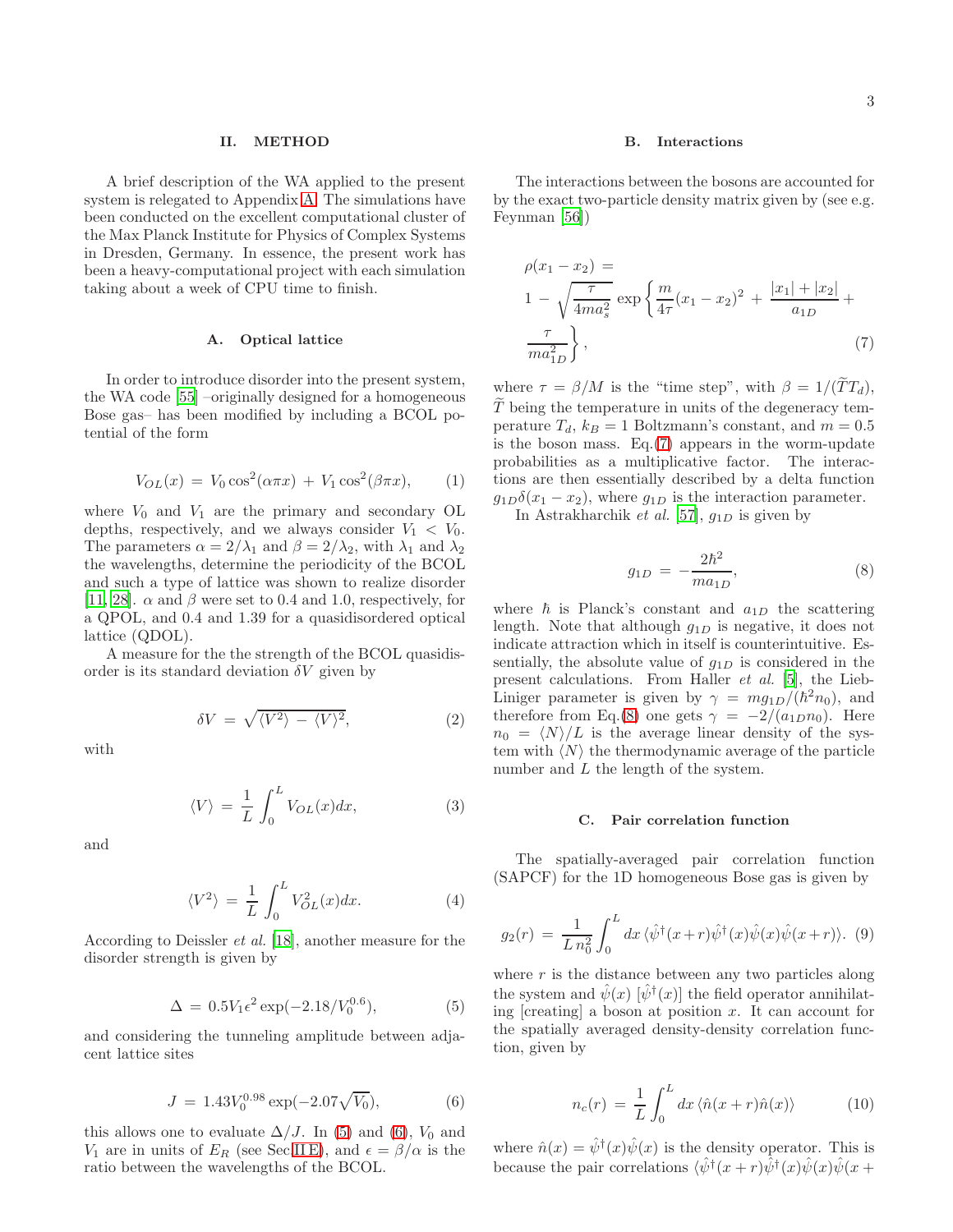$r$ ) are obtainable from the density-density correlations  $\langle \hat{n}(x+r)\hat{n}(x) \rangle$  via the commutator  $[\hat{\psi}(x), \hat{\psi}^{\dagger}(x')] =$  $\delta^{(3)}(x-x')$  [\[58\]](#page-15-23)

$$
\langle \hat{\psi}^{\dagger}(x+r)\hat{\psi}(x+r)\hat{\psi}^{\dagger}(x)\hat{\psi}(x)\rangle = \langle \hat{\psi}^{\dagger}(x+r)\hat{\psi}^{\dagger}(x)\hat{\psi}(x+r)\hat{\psi}(x)\rangle + \langle \hat{\psi}^{\dagger}(x+r)\hat{\psi}(x)\rangle \delta^{(3)}(r) \n(11)
$$

so that

$$
n_c(r) = g_2(r)n_0^2 + \frac{1}{L}\delta^{(3)}(r)\int_0^L dx \langle \hat{\psi}^\dagger(x+r)\hat{\psi}(x)\rangle.
$$
 (12)

It must be noted that for a translationally invari-ant system, Eq.[\(9\)](#page-2-0) reduces effectively to  $\langle \hat{\psi}^{\dagger}(x +$  $\langle r \rangle \hat{\psi}^{\dagger}(x) \hat{\psi}(x) \hat{\psi}(x+r) \rangle / n_0^2$  and is the same for all x. Therefore by integrating over all  $x$  for a translationally invariant system, we average the latter over all the variations with x. On the other hand, when  $g_2(r)$  is normalized by the convolution of two spatially-varying densites,  $\rho(x)$ and  $\rho(x + r)$ , that is

<span id="page-3-3"></span>
$$
\rho_c(r) = \frac{1}{L} \int_0^L dx \rho(x+r) \rho(x) \tag{13}
$$

instead of  $n_0^2$ , where  $\rho(x) = \langle \hat{\psi}^\dagger(x) \hat{\psi}(x) \rangle$ , one gets the SAPCF for an inhomogeneous BEC given by [\[59](#page-15-24), [60](#page-15-25)]

<span id="page-3-1"></span>
$$
h_2(r) = \frac{\int_0^L dx \langle \hat{\psi}^\dagger(x+r)\hat{\psi}^\dagger(x)\hat{\psi}(x)\hat{\psi}(x+r)\rangle}{\int_0^L dx \,\rho(x+r)\rho(x)}.
$$
 (14)

The examination of  $h_2(r)$  is relegated to Appendix [B.](#page-12-1)

#### D. One-body density matrix

The spatially-averaged one-body density matrix (SA-OBDM) for the 1D homogeneous Bose gas is defined as

<span id="page-3-0"></span>
$$
g_1(r) = \frac{1}{L n_0} \int_0^L dx \, \langle \hat{\psi}^\dagger(x+r) \hat{\psi}(x) \rangle, \tag{15}
$$

and again for the inhomogeneous case [\[60\]](#page-15-25)

<span id="page-3-2"></span>
$$
h_1(r) = \frac{\int_0^L dx \langle \hat{\psi}^\dagger(x+r)\hat{\psi}(x)\rangle}{\rho_{c,\frac{1}{2}}(r)}.
$$
 (16)

where

<span id="page-3-4"></span>Eq.[\(15\)](#page-3-0) is used with the same purpose of comparison as in Sec.(IIC). The examination of  $h_1(r)$  is also relegated to Appendix [C.](#page-13-0)  $\rho_c(r)$  and  $\rho_{c,\frac{1}{2}}(r)$  will be from now on referred to as the "convoluted densities". In passing, it must be noted that the normalization by  $n_0^2$  in  $g_2(r)$ , and by  $\rho_c(r)$  in  $h_2(r)$ , just remains a matter of convenience regarding what purpose each one would achieve. For  $g_2(r)$  this simply entails information about the densitydensity correlations and stronger signals than  $h_2(r)$ . For  $g_1(r)$  and  $h_1(r)$  it turns out that the normalization by  $n_0$  and  $\rho_{c,\frac{1}{2}}(r)$ , respectively, doesn't make much difference. It must be added that experimentally one favors measuring the spatially-integrated correlation functions, Eqs. $(9)$  and  $(15)$ , because otherwise it requires a lot of data to determine the dependence of the correlations on two coordinates, a fact that has been stated earlier by Naraschewski et al. [\[60](#page-15-25)].

## <span id="page-3-5"></span>E. Units and parameters

The degeneracy temperature is given by  $T_d =$  $2\pi\hbar^2 n_0^2/m$ , and the photon recoil energy by  $E_R$  =  $h^2/(2m\lambda^2)$ ; their ratio is always  $T_d/E_R = 4/\pi$ . Here  $\lambda$  is the wavelength of the laser beams creating the OL where  $\lambda = 2d$  is twice the lattice period  $d \neq 1/\alpha$ ; cf. Eq.[\(1\)](#page-2-7)] and  $n_0 = 2/\lambda$  is the average linear density. Hence, an OL depth like, e.g., 1.0 in units of  $E_R$  corresponds to  $V_0 =$  $1.0 E_R/T_d = 1.0 \times \pi/4 = 0.785$  in units of  $T_d$ . Now in the WA code the mass is  $m = 0.5, \hbar = 1, \lambda/L = 0.01,$ and  $n_0 \lambda = 2.0$ , and therefore  $T_d = 4\pi n_0^2 = 0.64\pi$  and  $E_R = 4\pi^2\hbar^2/(2m\lambda^2) = 0.16\pi^2$ . It should be emphasized that  $T_d$  is computed from an initial density parameter  $n_0$  that is only used to fix the size of the system and that is not updated during the simulations. That is, the final density of the system  $n$  can be different from the initial  $n_0$ . However, in the present simulations  $n_0$  is equal to *n* and the temperature is set to  $\overline{T} = T/T_d = 0.001$  to allow a significant value of  $\rho_s/\rho$ .

The length of the system is such that  $2L/\lambda = 200$ lattice sites and is at almost perfect commensurate filling. For purposes of comparison, the value of the wavelength is the same as that used by Haller et al. [\[5\]](#page-14-2), namely  $\lambda = 1064.5$  nm and the values for the OL depth  $V_0$  are of the same order of magnitude as in Haller et al. [\[5](#page-14-2)] and Gordillo et al. [\[12\]](#page-15-1). In [\[12\]](#page-15-1), the wavelength of the laser beams generating the OL was  $\lambda = 830 \text{ nm}$  and considering that the 3D scattering length of  $Rb^{87}$  is almost  $100a_0$ , the 1D Lieb-Liniger interaction parameter becomes  $\gamma = 1.770$ . The values of  $\gamma$  used in the present work are in general larger than in Ref. [\[12\]](#page-15-1) as they extend into the strongly interacting SG regime.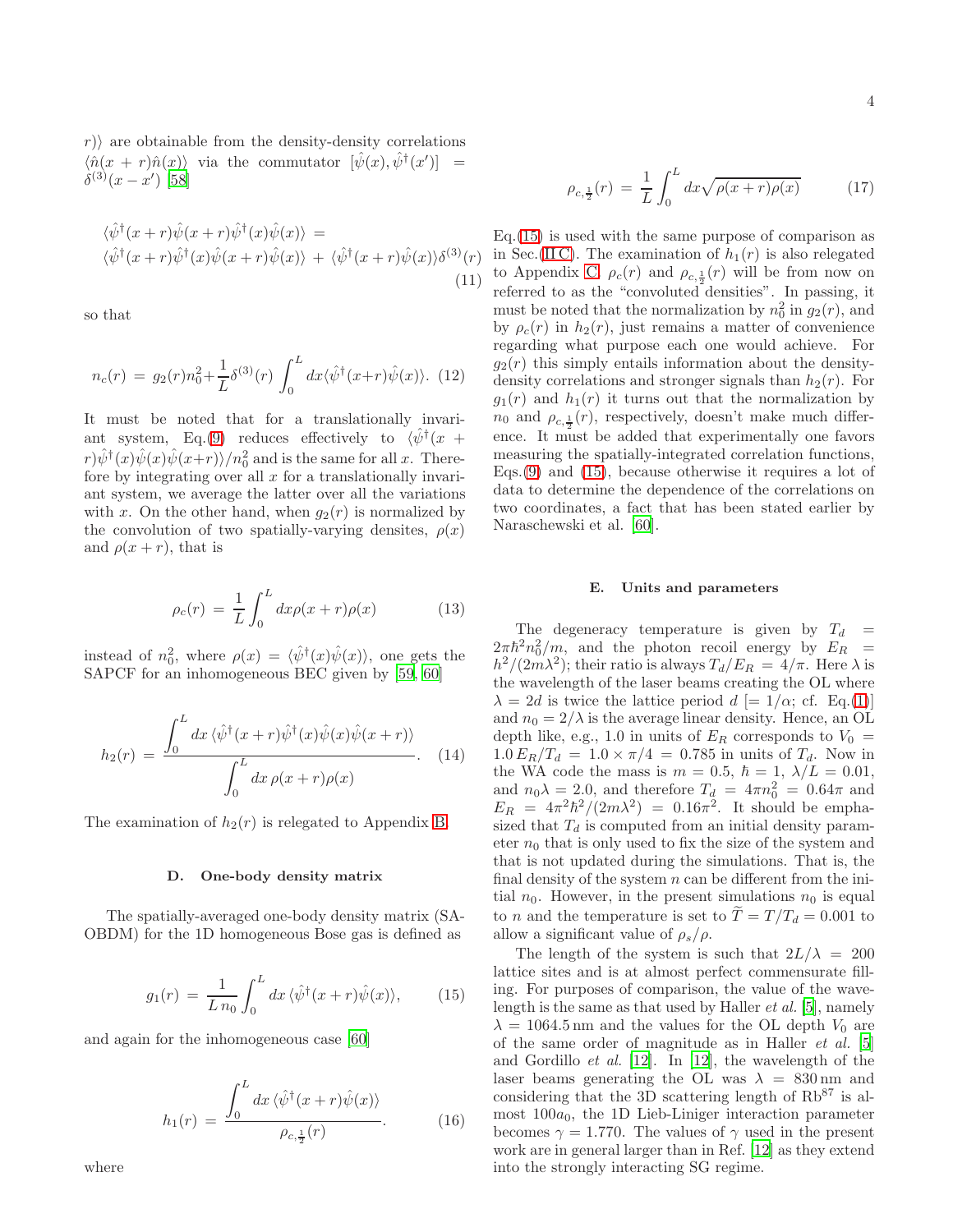

<span id="page-4-2"></span>FIG. 1: (Color online) Upper frame: WA first order correlation function  $g_1(r)$  (one-body density matrix) as a function of nr for several parameters  $n|a_{1D}|$  compared to results from As-trakharchik and Giorgini (AG) [\[57](#page-15-22)] for values of  $n|a_{1D}|$  which are almost identical to the WA ones. The system is a 1D homogeneous Bose gas at a temperature of  $\tilde{T} = 0.001$ . Here *n* is the average linear density and  $a_{1D}$  the 1D scattering length. For the WA we have:  $n|a_{1D}| = 0.303$  (open circles), 1.003 (open up triangles), and 29.320 (stars), respectively. The corresponding data from AG are for almost the same  $n|a_{1D}|$ : 0.300 (solid circles), 1.000 (solid up triangles), and 30.000 solid down triangles, respectively.  $\tilde{T}$  is in units of the transition temperature  $T_d$  and the initial density of the simulation is  $n_0 = 0.4$ . Lower frame: Superfluid fraction  $\rho_s/\rho$  as a function of temperature  $\tilde{T}$ . The system is again a 1D homogeneous gas of Bosons. The scattering length is  $a_{1D}/L = 1/50$ , the length of the system is  $L/a_{1D} = 50$  and the thermodynamic average of the number of particles is  $\langle N \rangle = 302$ . The solid circles are the WA results whereas the solid line is an analytical calculation using Eq.[\(18\)](#page-4-1) of Del Maestro and Affleck [\[61\]](#page-16-0) with the same parameters as ours (see text).

### <span id="page-4-0"></span>III. TESTS OF THE WA CODE

In this section the WA code [\[55\]](#page-15-19) is tested on a uniform interacting Bose gas in the absence of any trapping potential. First, it is verified that the code produces the OBDM properly via a comparison with previous results. Second, it is confirmed that for suitably chosen parameters, the temperature of the simulations is low enough to obtain a significant superfluid fraction  $\rho_s/\rho$ . In this respect, WA results for  $\rho_s/\rho$  as a function of  $\tilde{T}$  were found to exactly match an analytical calculation. In another decisive program check, although this is implied in the subsequent Sec. [IV A,](#page-5-1) the SG transition originally observed by Haller et al. [\[5\]](#page-14-2) was reproduced by adding a shallow periodic 1D OL to the homogeneous Bose-gas system.

#### A. One-body density matrix

The upper frame of Fig. [1](#page-4-2) displays the OBDM  $g_1(r)$ as a function of *nr* at various  $n|a_{1D}|$  obtained from WA simulations for three of the homogeneous Bose-gas cases already considered by Astrakharchik and Giorgini (AG) [\[57\]](#page-15-22). The values of  $n|a_{1D}|$  range from the strongly to the weakly-interacting regime as  $n|a_{1D}|$  is increased. One can see that the agreement is excellent.

# B. Superfluid fraction

The lower frame of Fig. [1](#page-4-2) displays a comparison between the superfluid fraction  $\rho_s/\rho$  obtained by WA and that by the equation

<span id="page-4-1"></span>
$$
\rho_s/\rho = 1 - u \left| \frac{\theta_3''(0, e^{-2\pi u})}{\theta_3(0, e^{-2\pi u})} \right| \tag{18}
$$

that is the same as  $Eq.(16)$  of Ref.[\[61\]](#page-16-0); except that it is rescaled to our units. Here  $u = 1/(2T\langle N \rangle)$ , with  $T =$  $T/T_d$ ,  $\langle N \rangle = 302$ , and  $L/a_{1D} = 50$ .  $\theta_3$  is the Jacobi Theta function of the third kind given by

$$
\theta_3(z,q) = \sum_{n=-\infty}^{+\infty} q^{n^2} \exp(i2nz),\tag{19}
$$

and can be evaluated using WOLFRAM MATHEMATICA $^{\circledR}$ . The system is a weakly interacting, dilute, and uniform 1D Bose gas whose initial density was set to  $n_0 = 0.2$  so that  $T_d = 0.5027$ . The WA results match exactly those of the analytical Eq.[\(18\)](#page-4-1) casting away all doubts about the accuracy of the WA code. Further,  $\tilde{T} = 0.001$  is low enough to allow a significant value for  $\rho_s/\rho$ . The reader must be alerted, that the parameters used in this section and the previous one are only for the purpose of making the comparisons in Fig. [1.](#page-4-2) The rest of this paper uses the parameters of Sec. [II E](#page-3-5) above.

#### C. Chemical potential and interactions

In the simulations below, the number of particles N for each  $\gamma$  was fixed extremely close to 200 by a careful tuning of the chemical potential  $\mu$  from a calibration curve, i.e., a plot of  $N$  versus  $\mu$  for each interaction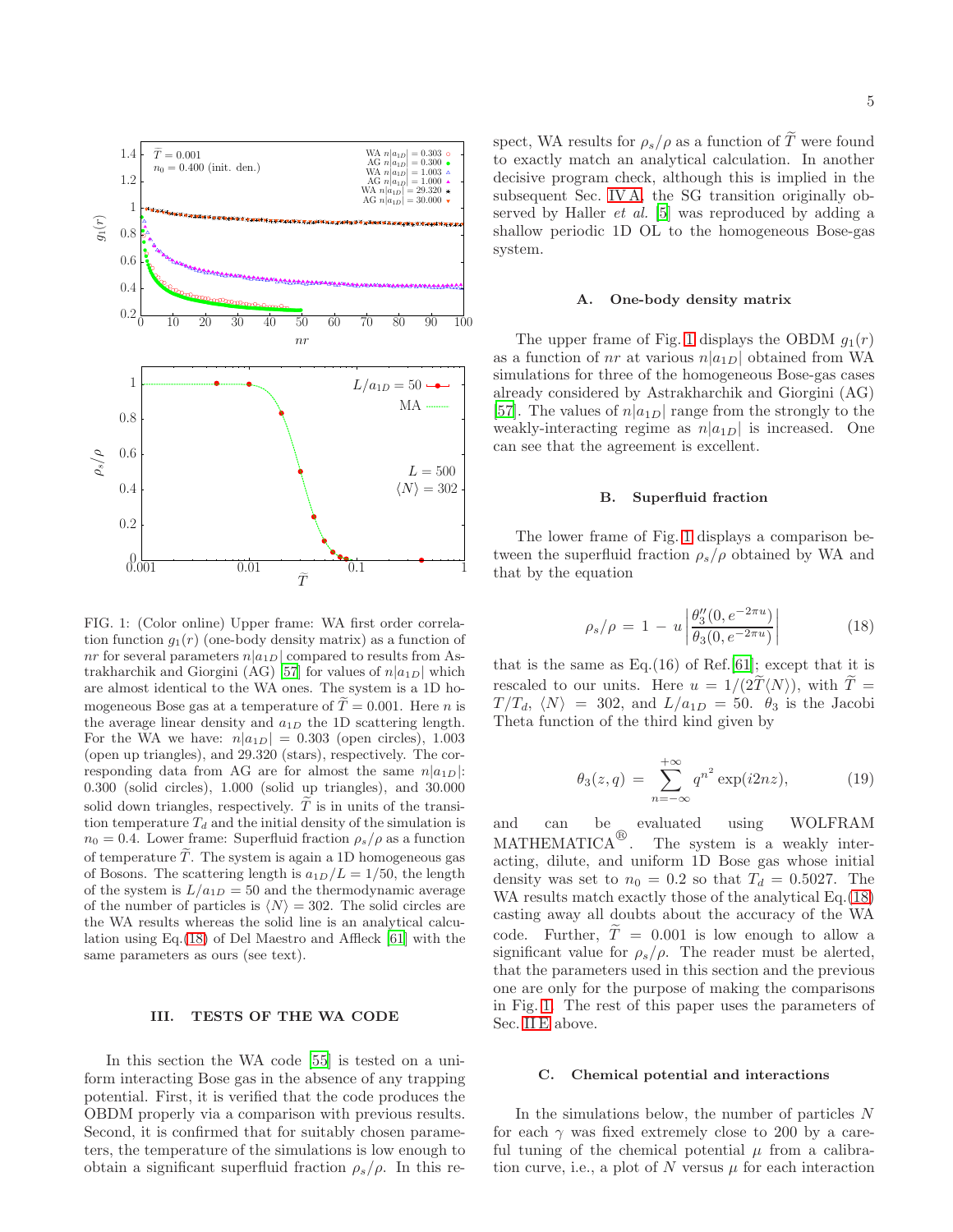

<span id="page-5-2"></span>FIG. 2: (Color online) Calibrated chemical potential  $\mu$  as a function of  $\gamma$  for the commensurate filling of a number of BCOLs with  $\alpha = 0.4$  and  $\beta = 1.0$  at  $N = 200 \pm \delta$  particles, where  $\delta$  is a small error. The figure displays the case for  $V_0 = 1.579/T_d$  and  $V_1 = 0.1/T_d$  (open circles);  $0.5/T_d$  (solid circles);  $0.7/T_d$  (solid up triangles); and then the case for  $V_0 = 3.158/T_d$  and  $V_1 = 0.5/T_d$  (solid down triangles).  $\mu$  is in units of  $T_d$  and  $\gamma$  is unitless.

strength  $\gamma$ . The error bars  $\delta$  in N were within  $\pm 1.0$ and this error is unavoidable as one is dealing with a continuous-space Monte Carlo simulation. Fig. [2](#page-5-2) displays a plot of the calibrated  $\mu$  versus  $\gamma$  for a number of BCOL realizations. The  $\mu$  rises in general with  $\gamma$  until it begins to stabilize in the strongly-interacting SG regime.

#### <span id="page-5-0"></span>IV. RESULTS

#### <span id="page-5-1"></span>A. Sine-Gordon transition

An important result of this work is that the WA is able to reproduce the SG transition [\[5\]](#page-14-2) in a primary 1D shallow periodic OL. It is found that the latter transition is robust against perturbations arising from the addition of a weaker secondary OL. The critical value  $\gamma_c$  at which the transition occurs in a BCOL [\(1\)](#page-2-7) remains exactly the same as compared to a periodic OL with the same  $V_0$ , unaffected by the latter perturbations. This is the chief result of this paper and is demonstrated by the behavior of  $\rho_s/\rho$  as a function of  $\gamma$  for a Bose gas in various realizations of a 1D BCOL [\(1\)](#page-2-7). Fig. [3](#page-5-3) demonstrates this finding for two values of the primary depth  $V_0^{(a)}$  and  $V_0^{(b)}$  and different strengths of the associated secondary OL,  $V_1^{(a)}$ and  $V_1^{(b)}$ , respectively. Here,  $\rho_s/\rho$  displays a steep decline towards the critical  $\gamma_c$  beyond which it remains zero deep into the SG regime  $\gamma \gg \gamma_c$ . The value of  $\gamma_c$  indicated by a vertical dashed line is obtained by fitting a function of the form  $f(\gamma) = A(\gamma - \gamma_c)^s$  to the data of  $\rho_s/\rho$  in a narrow range of  $\gamma$  where  $\rho_s/\rho$  comes close to zero. Here A,  $\gamma_c$ , and s are fitting parameters. We shall return to this issue in a future publication where a comparison between WA numerical and experimental results is required in order to



<span id="page-5-3"></span>FIG. 3: (Color online) WA superfluid fraction  $\rho_s/\rho$  versus the Lieb-Liniger parameter  $\gamma$  for an interacting Bose gas in several realizations of the BCOL. The figure demonstrates primarily the WA numerical reproduction of the Sine-Gordon transition observed experimentally in Ref.[\[5\]](#page-14-2). The temperature of the system is  $\tilde{T} = 0.001$ , its length L is such that  $2L/\lambda = 200$ , and the number of particles  $N$  is very close to 200 with a small error  $\delta$  that is within the range  $\pm 1$ . Two primary OL depths  $V_0^{(a)} = 1.579/T_d$  and  $V_0^{(b)} = 3.158/T_d$  are considered with different associated depths  $V_1^{(a)}$  and  $V_1^{(b)}$  of the superimposed secondary OLs, respectively. Each of the primary OLs has exactly 200 sites with an occupancy of one particle per site in the SG regime. Upper frame (a) is for a QPOL with  $\alpha = 0.4$ and  $\beta = 1.0$ . Open circles:  $V_1^{(a)} = 0.000$  (purely periodic OL); open up triangles:  $0.1/T_d$ ; solid down triangles:  $0.5/T_d$ ; and solid diamonds:  $0.7/T_d$ . Solid squares:  $V_1^{(b)} = 0.000$ ; stars:  $0.5/T_d$ ; and crosses:  $0.7/T_d$ . Lower frame (b) is for a quasidisordered OL with  $V_0^{(c)} = 1.579/T_d$ , the same  $\alpha$ , but a different  $\beta = 1.39$ . The labels for  $V_1^{(c)}$  are the same as for  $V_1^{(a)}$ . The vertical dashed lines show the SG transition points  $\gamma = 3.175$  for  $V_0^{(a)} = V_0^{(c)} = 1.579/T_d$ , and 1.506 for  $V_0^{(b)} = 3.158/T_d$  which are very close to the ones found on the phase diagram Fig.3 of Haller *et al.* [\[5\]](#page-14-2).  $V_0$ ,  $V_1$ , and  $\tilde{T}$  are in units of  $T_d$  and  $\gamma$  is unitless.

explore the validity of the SG theory [\[62\]](#page-16-1). The addition of a secondary OL does not alter the behavior of  $\rho_s/\rho$  from the one observed for  $V_1^{(a,b,c)} = 0$ , the purely periodic OL. For  $V_0^{(c)} = 1.579/T_d$ , the behavior of  $\rho_s/\rho$  in frame (b) with  $\beta/\alpha = 3.475$  is exactly the same as in frame (a) with  $\beta/\alpha = 2.5$  and the same  $V_0^{(a)} = 1.579/T_d$ . This is a rather peculiar result showing that an increased quasidis-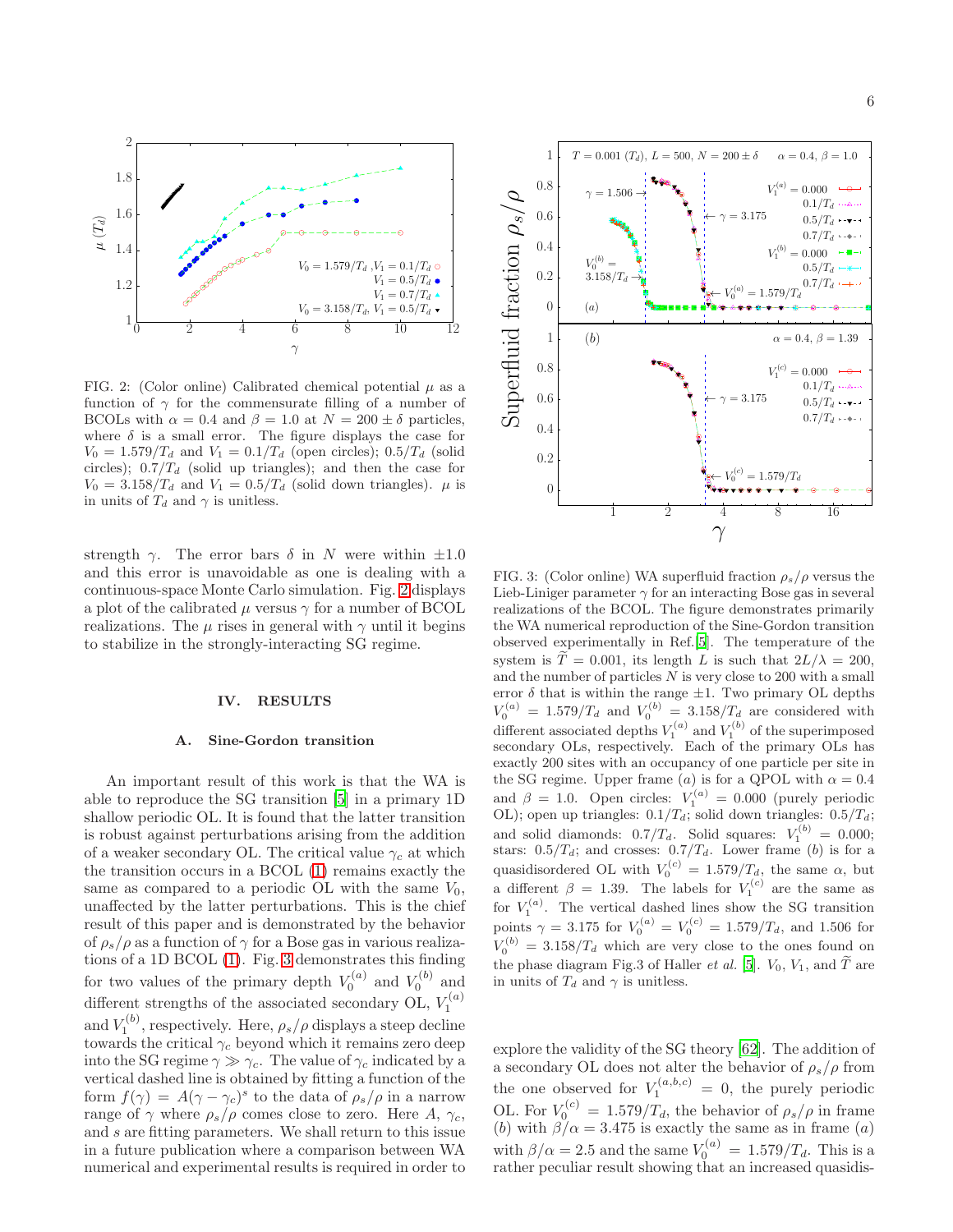<span id="page-6-0"></span>TABLE I: Ratio between the disorder strength  $\Delta$  [Eq.[\(5\)](#page-2-2)] and the tunneling amplitude  $J$  [Eq.[\(6\)](#page-2-3)] for various realizations of the BCOL. The table lists from left to right the primary OL depth  $V_0$ , the secondary one  $V_1$ , the parameters determining the periodicity of the BCOL [\(1\)](#page-2-7),  $\alpha$  and  $\beta$ , the parameters  $\Delta$ and J, and then  $\Delta/J$ . The OL depths are in units of  $T_d$ , whereas  $\Delta$  and J are in units of  $E_R$ .

| $V_0$   | $V_1$   |          |      | Δ       | J       |            |
|---------|---------|----------|------|---------|---------|------------|
|         |         | $\alpha$ | β    |         |         | $\Delta/J$ |
| $(T_d)$ | $(T_d)$ |          |      | $(E_R)$ | $(E_R)$ |            |
| 1.579   | 0.1     | 0.4      | 1.0  | 0.0224  | 0.1804  | 0.1240     |
|         | 0.5     |          |      | 0.1119  | 0.1804  | 0.6200     |
|         | 0.7     |          |      | 0.1566  | 0.1804  | 0.8679     |
|         | 0.1     |          | 1.39 | 0.0432  | 0.1804  | 0.2395     |
|         | 0.5     |          |      | 0.2161  | 0.1804  | 1.1977     |
|         | 0.7     |          |      | 0.3026  | 0.1804  | 1.6768     |
| 3.158   | 0.5     |          | 1.0  | 0.2349  | 0.1510  | 1.5553     |
|         | 0.7     |          |      | 0.3288  | 0.1510  | 2.1775     |
| 6.316   | 1.0     |          |      | 0.7662  | 0.0886  | 8.6495     |
|         | 3.0     |          |      | 2.2987  | 0.0886  | 25.948     |
|         | 1.0     |          | 1.39 | 1.4805  | 0.0886  | 16.712     |
|         | 3.0     |          |      | 4.4414  | 0.0886  | 50.135     |

order [cf. Eq.[\(5\)](#page-2-2) with  $\epsilon = \beta/\alpha$ ] in a shallow BCOL does not alter the behavior of  $\rho_s/\rho$ . The values of  $\gamma_c$  at which the transitions occur for both values of  $V_0$  are very close to the ones obtained from the phase diagram in Fig. 3 of Haller et al. [\[5](#page-14-2)]. This is again a striking demonstration of the fact that the WA is a powerful method enabling an accurate simulation of the behavior of lattice bosons in continuous space.

The robustness of  $\rho_s/\rho$  against the secondary-OL perturbations arises because the particles always seek the lowest energy states of the BCOL, i.e., those of the primary OLs. Further, in the strongly-interacting regime  $\gamma > 1$ , the interactions override the effects introduced by  $V_1$  as the behavior of bosons is chiefly dictated by the commensurate filling of the primary OL. This finding is brought in line with that of Boeris et al. [\[16\]](#page-15-5), who argued that in the limit of a shallow periodic potential the optical depth becomes subrelevant when the Mott transition is only controlled by interactions.

#### B. Effect of secondary lattice

Figure [4](#page-7-0) shows the influence of  $V_1$  on the spatial behavior of  $q_1(r)$  and  $q_2(r)$ , particularly the amplitudes of the  $g_2(r)$ –oscillations, for various realizations of the BCOL. A significant feature is that  $g_2(r)$  reveals a spatial oscillatory structure whose origin can be traced back to the primary OL. On the other hand,  $g_1(r)$  in  $(C)$  displays a structure similar to  $g_1(r)$  of the 1D homogeneous Bose gas in Fig. [1](#page-4-2) without any spatial oscillations.

As  $V_0$  is increased, so do the oscillatory amplitudes of

 $g_2(r)$  in  $(B)$  displaying its deep connection to the OL. An enhanced spatial decay rate of  $g_1(r)$  at larger  $V_0$  in  $(C)$ indicates a reduction of the superfluid fraction. The spatial frequency of the  $g_2(r)$ −oscillations neither changes with  $V_0$  nor with  $V_1$ , and is largely governed by the lattice parameter of the primary OL. When  $V_0$  and  $V_1$  are small, e.g.  $\sim 1.5/T_d$  in frames (A) and (C), a change of  $V_1$  does not alter the spatial behavior. Remarkably, the secondary OL is practically not "seen" by the bosons in this case. The  $g_1(r)$  and  $g_2(r)$  for bosons in a QPOL  $(\beta = 1.0)$  do not differ from those in a QDOL  $(\beta = 1.39)$ . However, when  $V_0$  is increased to larger values ~ 6/ $T_d$ as in  $(B)$  and  $(D)$ , a change in the band structure of the BCOL via  $V_1$  and  $\beta$  begins to assert itself in  $g_2(r)$ and  $g_1(r)$ . Further, at larger  $V_0 = 6.316/T_d$ , the change in the oscillatory amplitude of  $g_2(r)$  with  $V_1$  is more pronounced for a QPOL than for a QDOL indicating that an increased disorder does not necessary yield a stronger response to  $V_1$ . The same argument can be applied to  $g_1(r)$ in frame (D). The secondary OL begins to influence the properties only in conjunction with a larger  $V_0$  at which the BCOL begins to compete with the boson-boson interactions. Indeed, the difference in  $\beta/\alpha$  introduces a difference between the band structures of the QPOL and the QDOL and therefore the corresponding  $g_2(r)$ .

One can also explain the stronger response to  $V_1$  by examining  $\Delta/J$  for a noninteracting Bose gas in a BCOL. A plot of  $\Delta/J$  [cf. Eqs.[\(5\)](#page-2-2) and [\(6\)](#page-2-3)] as a function of  $V_0$ , shows that  $\Delta/J$  increases significantly at the larger V<sub>1</sub>. Naturally, according to Eq.[\(5\)](#page-2-2),  $\Delta$  rises with  $\epsilon$  and  $V_1$ . Fig. [5](#page-8-1) demonstrates these facts for a number of  $V_1$ values and for  $\alpha = 0.4$  and  $\beta = 1.0$  only. In addition, Table [I](#page-6-0) lists  $\Delta/J$  for the various realizations of the BCOL in the present work. It can be seen for example that for  $V_0 = 6.316/T_d$  and  $\beta = 1.39$ ,  $\Delta/J$  begins to attain values that are much larger than for the rest of the BCOL parameters. As such, the properties of the system should begin to change significantly at this  $V_0$ −height. For the other OL depths and  $\beta$ -values,  $\Delta/J$  has relatively small values of the order of  $∼ 1$ , and therefore, the secondary OL is unable to cause any changes in the properties.

#### C. Effect of interactions on the correlations

Fig. [6](#page-8-0) demonstrates the effect of interactions on  $q_2(r)$ for all realizations of the BCOL. The qualitative pattern of these oscillations hardly changes with  $\gamma$  (and  $V_1$ ), even on going through the SG transition. Quantitatively, however, the amplitude of these oscillations rises in general in response to an increase of  $\gamma$  (and  $V_0$ ). [Compare frame  $(c)$  with both  $(a)$  and  $(b)$ . The latter manifests an increase in the interplay between the interactions and the BCOL that in turn enhances the boson-boson (i.e., density-density  $n_c(r)$  correlations. It must be emphasized that the rise in the amplitude of  $g_2(r)$ −oscillations is particularly significant beyond  $\gamma_c$  reaching deep into the SG regime where the bosons are pinned. This is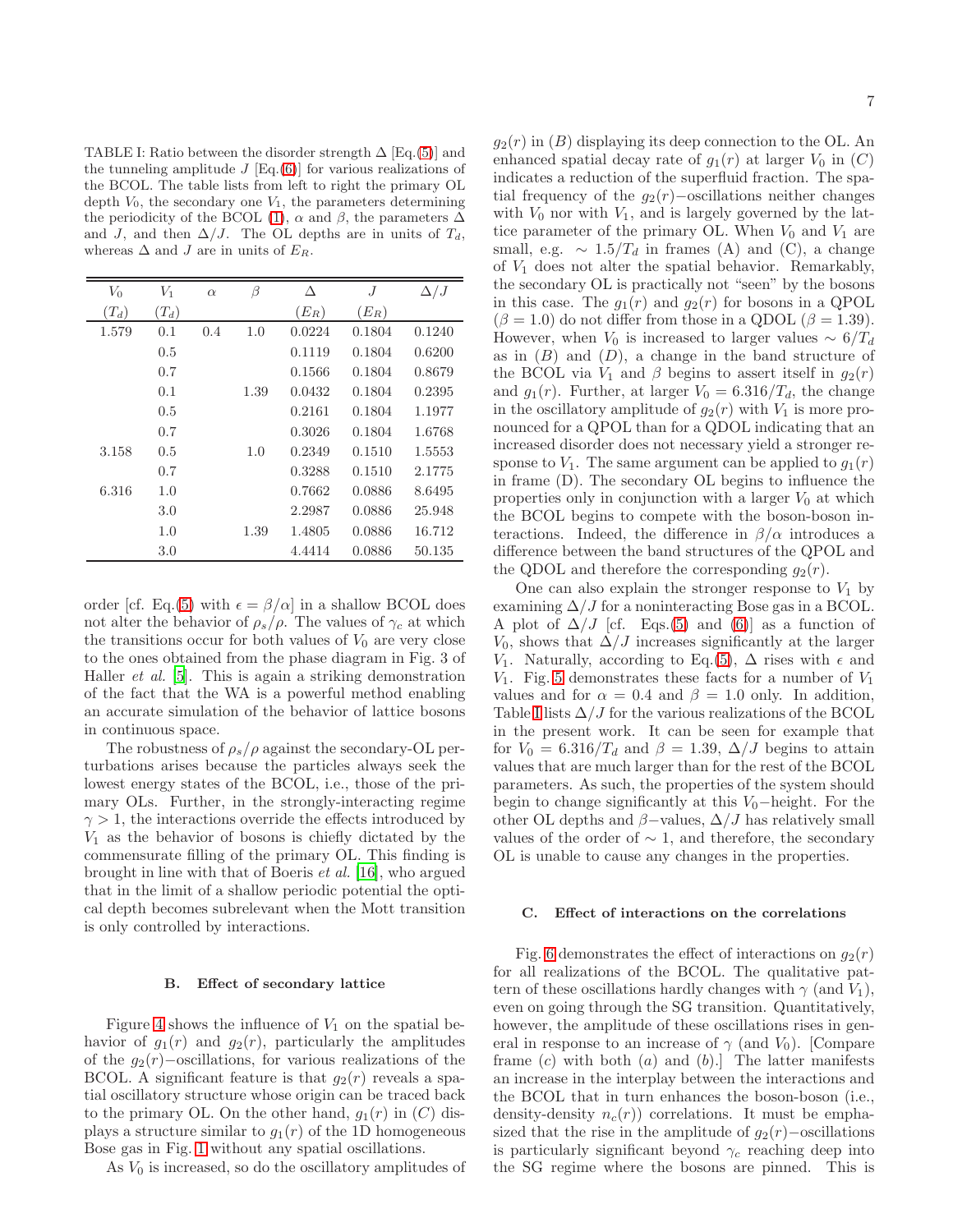

6.316/ $T_d$ , 3.0/ $T_d$ , 1.0  $\cdots$ 6.316/ $T_d$ , 1.0/ $T_d$ , 1.0 -

 $(D)$ 

 $\alpha = 0.4$  $\gamma = 0.833$ 

 $\tilde{\kappa}$ 

 $g_2(r)$ 

 $\frac{1}{1}$ 

 $g_1(r)$  Correlation Function

Density Matrix  $g_1(r)$ 

Density Matrix

1 0.8 0.6 0.4 0.2

 $0\frac{L}{0}$ 

2.8 2.4 2 1.6 1.2 0.8 0.4 0

1.6 1.4 1.2 1 0.8 0.6 0.4 0.2 0

 $(A)$ 

 $\gamma=0.5$ ց

 $\mathcal{N}_{\mathcal{A}}$ 

 $\alpha=0.4$ 

ւ

ւ

 $\alpha = 0.4$  $\widetilde{T}=0.001$ 

1.4 1.2 1 0.8 0.6 0.4 0.2  $(B)$ 

therefore indicative of a Mott insulator (MI) state which is not inert. An examination of the MGF  $G(p = 0, \tau)$ in Sec. [IV G](#page-9-1) and by making connections to  $g_2(r)$ , it is inferred that holes, arising from particle-hole (p−h) excitations, play an important role in the enhancement of  $g_2(r)$ .

 $r/L$ 

0 0.02 0.04 0.06 0.08 0.1

On the one hand, the response of  $g_2(r)$  to  $\gamma$  can be further clarified by other arguments. First, it is known that  $g_2(r)$  [Eq.[\(9\)](#page-2-0)] describes the probability of finding two particles at a separation r. Hence, as the bosons become more localized with increasing  $\gamma$ , the probability –i.e., the amplitude of  $q_2(r)$ –oscillations– rises. Second, when

<span id="page-7-0"></span>FIG. 4: (Color online) Effect of secondary optical lattice on the spatially-averaged correlation function  $g_2(r)$  [Eq.[\(9\)](#page-2-0)] and the spatially-averaged density matrix  $g_1(r)$  [Eq.[\(15\)](#page-3-0)] of the systems in Fig. [3.](#page-5-3) Here  $r$  is the distance between any pair of particles along the lattice and all frames share the same x−axis label. Frame (A) shows  $q_2(r)$  for  $\alpha = 0.4$  at different interaction strengths and for various BCOL realizations. For  $\gamma = 2.500, V_0 = 1.579/T_d$ , and  $\beta = 1$ , the figure displays the cases for:  $V_1 = 0.1/T_d$  (solid line);  $0.5/T_d$  (long-dashed line);  $0.7/T_d$  (short-dashed line);  $1.0/T_d$  (fine-dotted line). (It is difficult to plot these lines so that all symbols can be distinguished from each other because they're exactly overlapping. The same applies to the rest of the plots.) For  $\gamma = 1.724$ ,  $V_0 = 3.158/T_d$ , and the same  $\beta$ , the figure shows the cases for  $V_1 = 0.0$  (solid circles) and  $0.5/T_d$  (dashed-dotted line). The last set of data is for  $\gamma = 0.5$ ,  $V_0 = 1.579/T_d$  but with  $\beta = 1.39$  and:  $V_1 = 0.5/T_d$  (double-dotted line) and  $1.0/T_d$  (open circles). Frame (B) is as in (A); except for  $V_0 = 6.316/T_d$ ,  $\gamma = 0.833$ , and:  $V_1 = 1.0/T_d$  with  $\beta = 1.39$ (dashed double-dotted line);  $3.0/T_d$  with 1.39 (long-dashed line);  $1.0/T_d$  with 1.0 (short-dashed line); and  $3.0/T_d$  with 1.0 (fine-dotted line). Going over to  $g_1(r)$ , frame  $(C)$  displays it for  $\gamma = 2.500$ ,  $V_0 = 1.579/T_d$ , and:  $V_1 = 0.1/T_d$  with  $\beta = 1.0$  (solid line);  $0.5/T_d$  and 1.0 (dashed line);  $1.0/T_d$  and 1.0 (dotted line). The following set of data is for  $\gamma = 1.724$ ,  $V_0 = 3.158/T_d$  and:  $V_1 = 0.000$  with  $\beta = 1.0$  (fine-dotted line);  $0.5/T_d$  with  $\beta = 1.0$  (dashed double-dotted line). Next comes  $V_0 = 1.579/T_d$ ,  $\gamma = 0.5$ , and  $V_1 = 0.5/T_d$  with  $\beta = 1.39$  (dashed-dotted line);  $1.0/T_d$  and 1.39 (doubledotted line). Finally, frame  $(D)$  is as in  $(C)$ ; except for  $V_0 = 6.316/T_d$ ,  $\gamma = 0.833$ , and:  $V_1 = 1.0/T_d$  with  $\beta = 1.39$ (dashed double-dotted line);  $3.0/T_d$  and 1.39 (dashed line);  $1.0/T_d$  and 1.0 (solid line);  $3.0/T_d$  and 1.0 (dashed-dotted line). The r is in units of L,  $\widetilde{T}$  is in units of  $T_d$ , and  $\gamma$  is unitless.

the interactions are large, higher harmonics in the density operator  $\tilde{\rho}(x)$  from Ref.[\[7\]](#page-14-4) become excited that play a role in intensifying  $g_2(r)$ . Here,  $\psi(x) = \sqrt{\tilde{\rho}(x)} \exp(i\varphi(x))$  is a field operator with  $\varphi(x)$  a phase and [\[7](#page-14-4), [19](#page-15-9)]

<span id="page-7-1"></span>
$$
\widetilde{\rho}(x) =
$$
\n
$$
\left\{ n^2 + \frac{1}{\pi^2} [\nabla \phi(x)]^2 + n^2 \sum_{p>1} \cos(2\pi nx - 2p\phi(x)) \right\}^{1/2}
$$
\n(20)

where  $\phi(x)$  is a boson field operator and n the average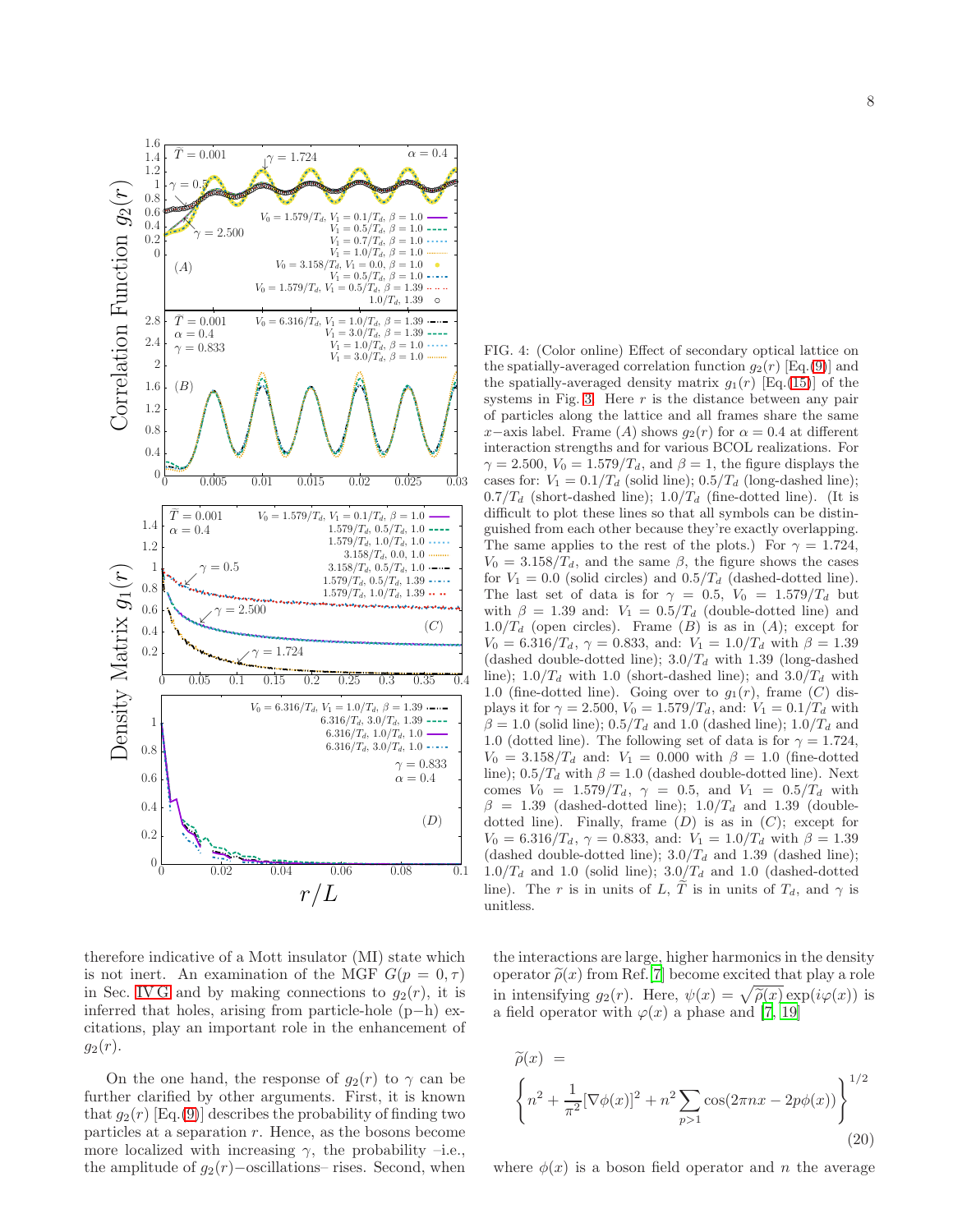

<span id="page-8-1"></span>FIG. 5: (Color online)  $\Delta/J$  [given by Eqs.[\(5\)](#page-2-2) and [\(6\)](#page-2-3)] as a function of the primary OL depth  $V_0$  for various values of  $V_1$ :  $0.1/T_d$  (solid line);  $0.5/T_d$  (long-dashed line);  $0.7/T_d$  (shortdashed line);  $1.0/T_d$  (dotted line); and  $3.0/T_d$  (dashed doubledotted line). The conversion factor from units of  $T_d$  to  $E_R$  is  $T_d/E_R = 4/\pi$ ,  $V_0$  is in units of  $E_R$ , and  $\Delta/J$  is unitless.

density. On the other hand, the rise in the amplitude with  $V_0$  can be related to the amplitude of the Wannier state in each OL well. For sufficiently deep OLs, the Wannier state can be approximated by a harmonic oscillator ground state [\[51\]](#page-15-26)

$$
W(x) = \frac{k^{1/2}}{\pi^{1/4}} \left(\frac{V_0}{E_r}\right)^{1/8} \exp\left[-\frac{1}{2}\left(\frac{V_0}{E_r}\right)^{1/2} k^2 x^2\right] \tag{21}
$$

where  $k$  is the primary lattice wavevector. The amplitude of  $W(x)$  rises with  $V_0$  at each lattice site and consequently the amplitude of  $g_2(r)$ . Moreover, it has been found [\[63\]](#page-16-2), that correlations arise from the interplay of quantum statisics, interactions, thermal, and quantum fluctuations, the last of which can be related to the higher harmonics in Eq.[\(20\)](#page-7-1).

#### D. Another test of the WA for  $q_2(r)$

For the homogeneous Bose gas, we display in Fig.  $6(c)$ the analytic result for  $g_2(r)$  perturbative in  $1/\gamma$  [\[54\]](#page-15-17)

<span id="page-8-2"></span>
$$
g_2^{(per)}(z, 1/\gamma) = 1 - \frac{\sin^2 z}{z^2} - \frac{4}{\gamma} \frac{\sin^2 z}{z^2} - \frac{2\pi}{\gamma} \frac{\partial}{\partial z} \frac{\sin^2 z}{z^2} + \frac{2}{\gamma} \frac{\partial}{\partial z} \left[ \frac{\sin^2 z}{z^2} \int_{-1}^1 dt \, \sin(zt) \ln \frac{1+t}{1-t} \right]
$$
(22)

where  $z = n\pi r$  and the one perturbative in  $\gamma$ 

<span id="page-8-3"></span>
$$
g_2^{(per)}(r, \sqrt{\gamma}) = 1 - \sqrt{\gamma} \left[ L_{-1} \left( 2\sqrt{\gamma}nr \right) - I_1 \left( 2\sqrt{\gamma}nr \right) \right],
$$
\n(23)

where,  $L_{-1}(x)$  and  $I_1(x)$  are the Struve and Bessel func-tions, respectively. Eq.[\(22\)](#page-8-2) is plotted with  $\gamma = 10$  for the strongly, whereas [\(23\)](#page-8-3) with  $\gamma = 0.1$  for the weakly interacting regime. The goal is to check the WA  $q_2(r)$ 



<span id="page-8-0"></span>FIG. 6: (Color online) WA pair correlation function  $g_2(r)$ [Eq.[\(9\)](#page-2-0)] at various interactions  $\gamma$  for the systems of Fig. [3\(](#page-5-3)*a*) and three realizations of the BCOL with  $\alpha = 0.4$  and  $\beta = 1.0$ . Frame (a) is for the BCOL of primary depth  $V_0 = 1.579/T_d$ and a secondary depth  $V_1 = 0.1/T_d$  at  $\gamma = 16.667$  (dotted line); 12.500 (dashed line); 6.250 (dashed triple-dotted line); 3.125 (dashed-dotted line); 2.500 (thick solid line); and 2.000 (double-dotted line). For additional comparison, the thin solid line is exceptionally displayed for a homogeneous Bose gas without an OL  $[V_0 = V_1 = 0]$  at  $\gamma = 2.000$ and the same parameters as in Fig.  $3(a)$ . It is also displayed in frames  $(b)$  and  $(c)$ . Frame  $(b)$  is as in  $(a)$ ; but for  $V_1 = 1.0/T_d$  and  $\gamma = 10.000$  (dotted line); 6.250 (dasheddotted line); 4.000 (thick-solid line); 3.333 (dashed line); 2.778 (thin-dashed line); 2.500 (double dotted line). Frame (c) is for  $V_0 = 3.158/T_d$ ,  $V_1 = 0.5/T_d$ , and:  $\gamma = 25.000$ (dashed line); 10.000 (dotted line); 6.250 (dashed-dotted line); 1.724 (thick solid line); 1.042 (double-dotted line). The finedotted line shows the pair correlation function. The thindashed and thin-dashed-dotted lines show the analytic results  $g_2^{(per)}(z,1/\gamma)$  with  $z = n\pi r$  [Eq.[\(22\)](#page-8-2)] at  $\gamma = 10$  and  $g_2^{(per)}(r, \sqrt{\gamma})$  [Eq.[\(23\)](#page-8-3)] at  $\gamma = 0.1$  from Ref.[\[54](#page-15-17)]. The plot for these functions was generated by Mathematica<sup> $\circledR$ </sup>. There is almost perfect commensurate filling with  $N = 200 \pm \delta$  particles, where  $\delta$  is a small error in the range  $\pm 1$ .  $V_0$ ,  $V_1$ , and  $\widetilde{T}$ are in units of  $T_d$ , and  $\gamma$  is unitless.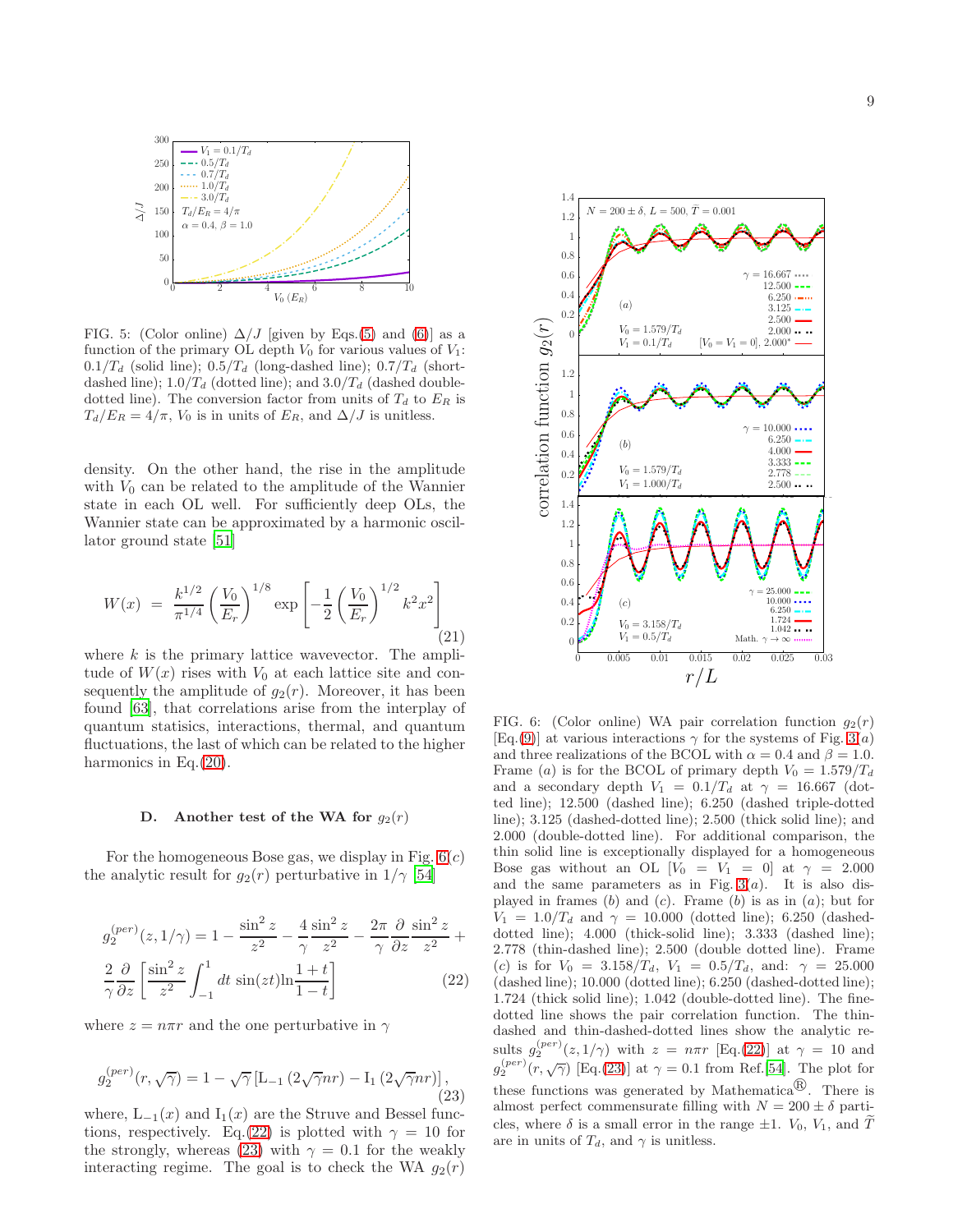[e.g. for  $\gamma = 2.000$ ] without an OL against analytic calculations, and one can see that the WA result lies largely intermediate between these analytic results. This shows again that WA is reliable in calculating these properties.

# E. Origin of oscillations

Despite the fact that [\(22\)](#page-8-2) diplays weak oscillations, these are substantially enhanced in the WA  $g_2(r)$  by the addition of an OL. The WA  $g_2(r)$  for the Bose gas without an OL does not show any oscillations whatsoever [e.g. for  $\gamma = 2.000$  and no OL in Fig. [6\]](#page-8-0). It is known that strongly-repulsive bosons in 1D without an OL arrange themselves in a periodic structure as if they were ordered inside an OL, but still the  $q_2(r)$  reveals no spatial oscillations. Fact is, that the OL introduces a different energy level structure that reshapes the wavefunction into a spatially oscillatory form.

Let us here only mention briefly the results of the appendices and the reader is referred to the them for more information. In Appendix [B,](#page-12-1) the SAPCF  $h_2(r)$ [Eq.[\(14\)](#page-3-1)] and the SA-OBDM  $h_1(r)$  [Eq.[\(16\)](#page-3-2)] are displayed in Figs. [9](#page-13-1) and [10](#page-14-8) (for the same systems of Figs. [4](#page-7-0) and [6,](#page-8-0) respectively). The goal is to reveal the effects introduced into the correlations when instead of  $n_0^2$  and  $n_0$ , the  $g_2(r)$  and  $g_1(r)$  are normalized by  $\rho_c(r)$  and  $\rho_{c,\frac{1}{2}}(r)$ [Eq.[\(13\)](#page-3-3) and [\(17\)](#page-3-4)], respectively. [That is  $g_1(r) \rightarrow h_1(r)$  =  $g_1(r)n_0/\rho_{c,\frac{1}{2}}(r)$  and  $g_2(r) \rightarrow h_2(r) = g_2(r)n_0^2/\rho_c(r)$ . The result is that in general –for a shallow BCOL–  $h_2(r)$ displays oscillations with a (much) smaller amplitude than  $g_2(r)$ . In fact for a shallow BCOL,  $h_2(r)$  is seen to approach the behavior of  $g_2(r)$  for a homogeneous Bose gas! It can therefore be concluded, that in this case the origin of the  $q_2(r)$ –oscillations is the oscillations in the spatial density whose structure is determined by the OL. In Appendix [B,](#page-12-1) except for small oscillations,  $h_1(r)$  shows generally the same qualitative behavior as  $g_1(r)$ .

#### F. Interaction energy and local  $g_2(0)$

According to Astrakharchik et al. [\[57\]](#page-15-22), the total interaction energy  $E_{int}$  can be computed from  $g_2(r)$  at  $r = 0$ using

$$
\frac{E_{int}}{\langle N \rangle T_d} = \frac{1}{2} g_{1D} n g_2(0). \tag{24}
$$

Now  $E_{int}$  goes to zero as  $\gamma$  is increased to large values beyond  $\gamma_c$  because  $g_2(0) \to 0$ . This can be seen in Fig. [6](#page-8-0) for  $\gamma > 6.250$  in all frames and is a stark indication to fermionization of the bosons [\[64\]](#page-16-3) and demonstrates perfect antibunching  $[54]$ . In frame  $(c)$ , fermionization is reached at  $\gamma = 10$  whereas in frames (a) and (b) it requires  $\gamma > 10$ . Therefore, a larger  $V_0$  aids the fermionization process of bosons since there is an enhanced effective interaction arising from the interplay between the



<span id="page-9-0"></span>FIG. 7: (Color online) Spatially-averaged WA local pair correlation function  $g_2(r=0)$  [Eq.[\(9\)](#page-2-0)] as a function of  $\gamma$  for the systems of Fig. [6](#page-8-0) in comparison to  $g^{(2)}(\gamma)$  of Kheruntysan *et al.* [\[64](#page-16-3)] (dashed line) for the homogeneous Bose gas in the strongly interacting regime  $\gamma > 1$ . Here, the QPOL is with  $\alpha = 0.4$  and  $\beta = 1.0$ . The figure displays  $q_2(0)$  for  $V_0 = 1.579/T_d$  with  $V_1 = 0$  (open circles); with  $V_1 = 0.100/T_d$ (open squares); and with  $V_1 = 1.000/T_d$  (solid circles). The stars are for  $V_0 = 3.158/T_d$  with  $V_1 = 0.000$  and with  $V_1 = 0.5/T_d$  (solid squares).

BCOL and the repulsive forces that reduces the value of  $\gamma$  required for fermionization. The added secondary OL does not play a role in this regard.

In Fig. [7,](#page-9-0)  $g_2(0)$  is plotted as a function of  $\gamma$  for the two BCOLs with  $V_0 = 1.579/T_d$  and  $3.158/T_d$  and some values of  $V_1$ . For comparison, the analytical result for the homogeneous Bose gas of Ref.[\[64\]](#page-16-3),

$$
g^{(2)}(\gamma) = \frac{4}{3} \frac{\pi^2}{\gamma^2} \left[ 1 + \frac{t^2}{4\pi^2} \right],
$$
 (25)

with  $t = T/T_d$  is displayed by the linear dashed line. It is immediately observed that, whereas on the one hand the introduction of an OL to a homogeneous Bose gas reduces  $E_{int}$  via a significant reduction of  $g_2(0)$ , the addition of a secondary weaker OL does not play much of a role in changing the behavior of  $g_2(0)$  for the same  $V_0$ . The interaction in the system is therefore not influenced by a perturbation of the primary OL. The effect of  $\gamma$  on  $q_1(r)$ shall be explored in a future publication in connection to the change of its behavior across the SG transition.

In Appendix [D,](#page-14-7)  $h_2(0)$  vs  $\gamma$  is displayed in Fig. [11](#page-14-9) for the same systems of Fig. [7.](#page-9-0) Peculiarly,  $h_2(0)$  shows qualitatively the same behavior of  $g_2(0)$ .

#### <span id="page-9-1"></span>G. Matsubara Green's function

The MGF  $G(p = 0, \tau)$  displays (1) the presence of a gas of particle-hole (p-h) pairs revealing that the insulating state obtained following the SG transition is not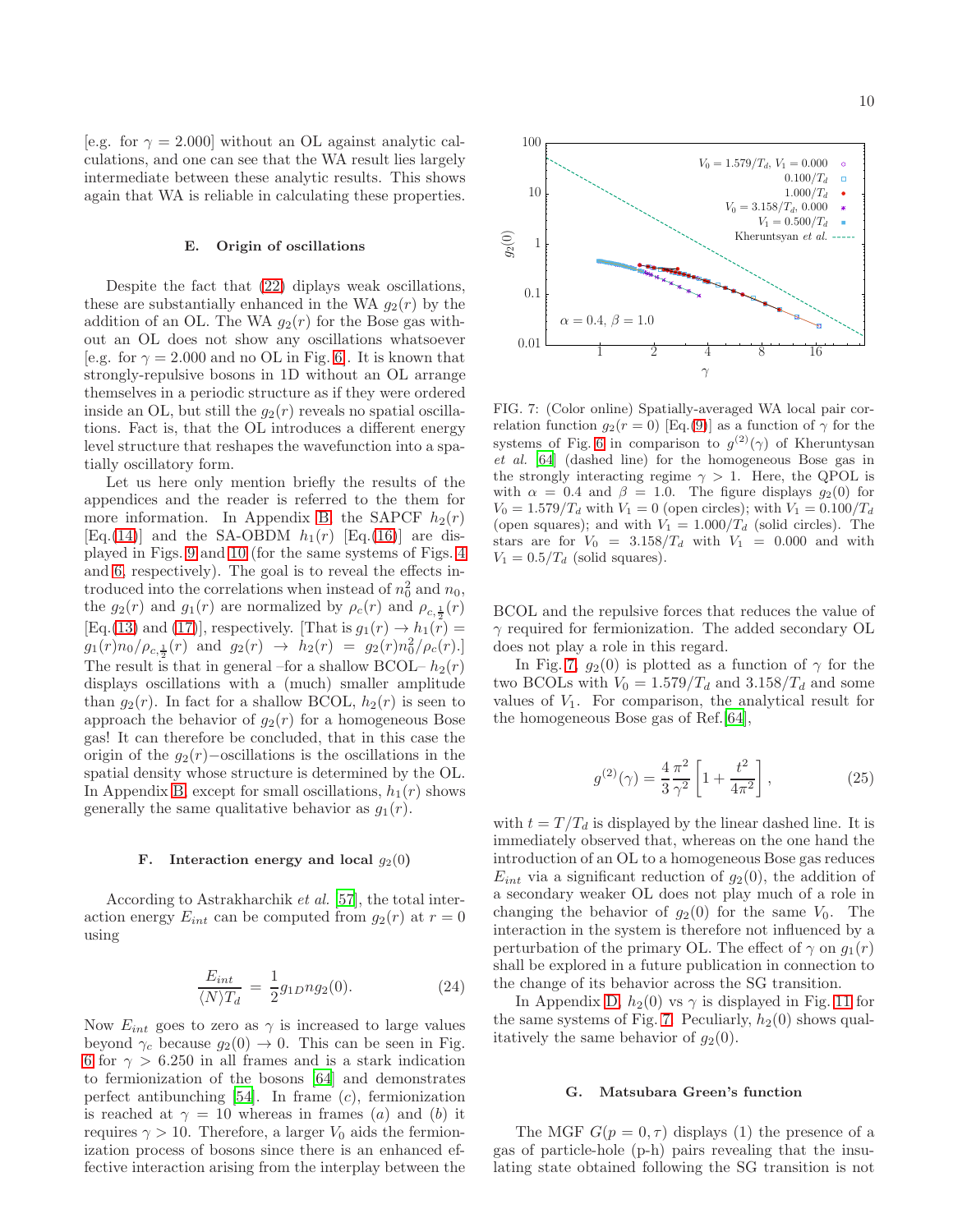

<span id="page-10-1"></span>FIG. 8: (Color online) WA Matsubara Green's function  $G(p =$  $(0, \tau)$  and weights of particle and hole (p-h) excitations  $\tilde{G}_{+}(p=0)$  $(0, \omega = 0)$  and  $\tilde{G}$ <sub>−</sub>( $p = 0, \omega = 0$ ) [Eq.[\(29\)](#page-10-0)], respectively, for the systems of Fig. [3.](#page-5-3) Upper figure displays G as a function of  $\tau$  for some values of  $\gamma$ , and the lower  $\widetilde{G}_{\pm}$  as a function of  $\gamma$ –all for different values of  $V_1$ . Frame (a) displays G for  $V_0$  = 1.579/ $T_d$  and  $V_1 = 0.100/T_d$  with:  $\gamma = 6.250$  (dotted line); 4.000 (double-dotted line); 3.571 (dashed line); 3.125 (finedotted line);  $2.500$  (dashed triple-dotted line). Frame  $(b)$  is as in (a); but with  $V_0 = 3.158/T_d$ ,  $V_1 = 0.5/T_d$  and:  $\gamma = 25.000$ (dotted line); 10.000 (solid line); 6.250 (dashed line); 1.724 (fine-dotted line); 1.042 (dashed triple-dotted line). Frame (c) shows  $\tilde{G}_+$  for  $V_0 = 1.579/T_d$  and  $V_1 = 0.1/T_d$  (open circles);  $0.5/T_d$  (solid circles). Frame (d) is as in (c) with the same labels; but for  $\tilde{G}_-$ . T and  $\mu$  are in units of  $T_d$  and  $\gamma$  is unitless.

inert similar to an MI [\[65\]](#page-16-4) and (2) that the weight of p-h excitations declines with increasing  $\gamma$ . This is shown in Fig. [8](#page-10-1) frames (a) and (b), where  $G(p = 0, \tau)$  decays at a faster rate with  $|\tau|$  as  $\gamma$  is increased for any realization

of the BCOL (we show here only two cases). In the limit when  $\tau \to \pm \infty$ , one can approximate  $G(p = 0, \tau)$  by [\[15](#page-15-4)]

$$
G(p=0,\tau) \sim \begin{cases} e^{-E_P t} & ; \quad \tau \to +\infty \\ e^{+E_H t} & ; \quad \tau \to -\infty \end{cases}
$$
 (26)

where  $E_P$  and  $E_H$  are the single-particle and singlehole excitation energies, and  $\tau = it$  is imaginary time.  $G(p = 0, \tau)$  reveals that for larger  $\gamma$  and  $\tau$  higher values of  $E_P$  and  $E_H$  are required to induce p-h excitations. The life-time of the p-h excitations  $\sim \hbar/E_P$  or  $\sim \hbar/E_H$ , respectively, declines therefore with increasing  $\gamma$  as well. This demonstrates that because of the high repulsion the bosons become locked in their positions unable to move unless excited by a strong external perturbation. But even after they are excited, they are deexcited after a short time as they return to the OL. Moreover,  $G(p = 0, \tau)$  is asymmetric about the origin  $\tau = 0$ , and particularly beyond the SG transition point  $\gamma_c$ ,  $G(p=0,\tau)$  displays higher probability for hole excitations than particles.

One can obtain a weight for the particle (hole) excitations from an integration of the area under  $G(p = 0, \tau)$ in the range  $[0, \tau_{max}]$  ([ $-\tau_{max}, 0$ ]), where  $\tau_{max} = 250$  is the maximum value of  $\tau$ . In fact, an integration from  $-\tau_{max}$  to  $+\tau_{max}$  would be approximately equivalent to the Fourier transform of  $G(p = 0, \tau)$  at a frequency of excitation  $\omega = 0$ . We therefore consider for the present purpose

$$
\widetilde{G}(p=0,\omega) \sim \int_{-\tau_{max}}^{+\tau_{max}} G(p=0,\tau)e^{-i\omega\tau}d\tau.
$$
 (27)

and separate it into two terms

$$
\widetilde{G}(p = 0, \omega) = \widetilde{G}_+(p = 0, \omega) + \widetilde{G}_-(p = 0, \omega), \quad (28)
$$

where

<span id="page-10-0"></span>
$$
\widetilde{G}_{+}(p=0,\omega) \sim \int_{0}^{\tau_{max}} G(p=0,\tau)e^{-i\omega\tau}d\tau,
$$
  

$$
\widetilde{G}_{-}(p=0,\omega) \sim \int_{-\tau_{max}}^{0} G(p=0,\tau)e^{-i\omega\tau}d\tau.
$$
\n(29)

One can then define  $\tilde{G}_+(p=0,\omega=0)$  and  $\tilde{G}_-(p=0,\omega=0)$ 0) as the weights of particle and hole excitations, respectively.  $\omega = 0$  is chosen because there is no excitation agent in our simulations.

Frames (c) and (d) display  $G_{+}(0,0)$  and  $G_{-}(0,0)$  as functions of  $\gamma$ , for  $V_0 = 1.579/T_d$  and some values of  $V_1$ . Obviously,  $\tilde{G}_{\pm}$  decline with increasing  $\gamma$  and, moreover, both frames show an apparent change in the curvature of  $G_{\pm}$  close to the critical  $\gamma_c$  at which the SG transition occurs. Therefore, the change in the sign of  $\partial^2 G_{\pm}(0,0)/\partial \gamma^2$ is a signal for the SG transition, and  $\partial^2 \tilde{G}_{\pm}(0,0)/\partial \gamma^2 = 0$ near  $\gamma = \gamma_c$ .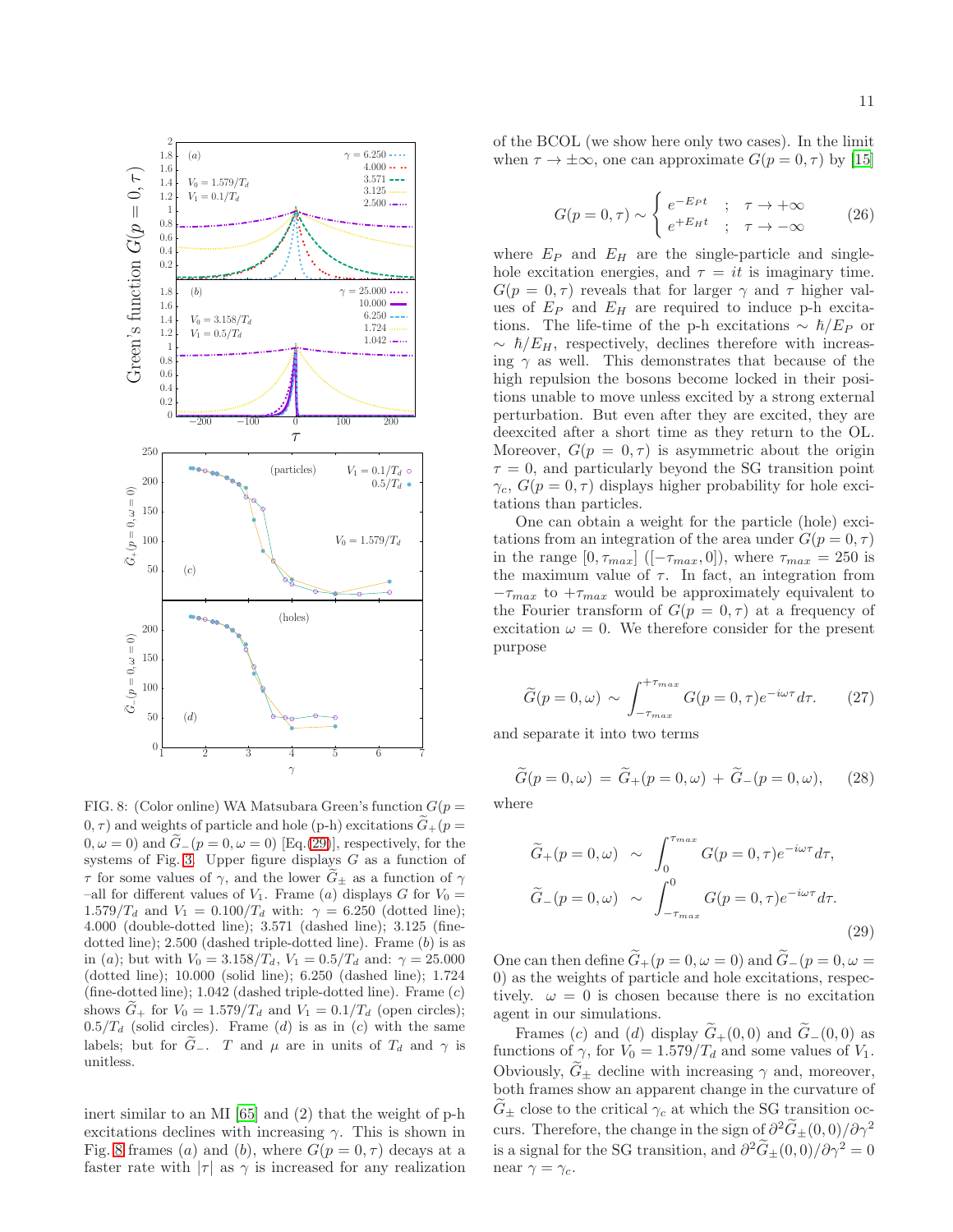<span id="page-11-2"></span>TABLE II: Standard deviation of the BCOL  $\delta V$  [Eq.[\(2\)](#page-2-8)] and  $\Delta/J$  [cf. Eqs.[\(5\)](#page-2-2) and [\(6\)](#page-2-3)] for various realizations of the BCOL [\(1\)](#page-2-7). From left to right the table lists the primary OL depth  $V_0$ , the secondary depth  $V_1$ , the standard deviation  $\delta V$  for  $\alpha = 0.4$ and  $\beta = 1.39$ ,  $\delta V$  for  $\tilde{\alpha} = 0.401248...$  and  $\tilde{\beta} = 1.389964...,$  $\Delta/J$  for  $(\alpha,\beta)$ , and finally  $\Delta/J$  for  $(\tilde{\alpha},\tilde{\beta})$ , respectively.  $V_0$ ,  $V_1$ ,  $\delta V$  are in units of  $(T_d)$ , and  $\Delta/J$  is unitless.

| $V_0$   | Vı      | $(\alpha,\beta)$ | $(\widetilde{\alpha}, \beta)$<br>$\delta V$ | $\Delta/J$       | $\Delta/J$                               |  |  |  |
|---------|---------|------------------|---------------------------------------------|------------------|------------------------------------------|--|--|--|
| $(T_d)$ | $(T_d)$ | $(T_d)$          | $(T_d)$                                     | $(\alpha,\beta)$ | $(\widetilde{\alpha},\widetilde{\beta})$ |  |  |  |
| 1.579   | 0.1     | 0.5594           | 0.5595                                      | 0.2395           | 0.2380                                   |  |  |  |
|         | 0.5     | 0.5856           | 0.5857                                      | 1.1977           | 1.1900                                   |  |  |  |
|         | 0.7     | 0.6107           | 0.6108                                      | 1.6768           | 1.6600                                   |  |  |  |
| 6.316   | 1.0     | 2.2609           | 2.2613                                      | 16.712           | 16.6032                                  |  |  |  |
|         | 3.0     | 2.4721           | 2.4726                                      | 50.138           | 49.8094                                  |  |  |  |

### <span id="page-11-0"></span>V. RATIONAL VS IRRATIONAL  $\lambda_1/\lambda_2$

Whereas the ratio  $\beta/\alpha = \lambda_1/\lambda_2$  is clearly rational for both pairs of  $(\alpha, \beta) = (0.4, 1.0)$  and  $(0.4, 1.39)$ , it could be argued that had one used for example the irrational values  $\tilde{\alpha} = \sqrt{0.161} = 0.401248 \cdots$  which is very close to 0.4, or  $\tilde{\beta} = \sqrt{1.9320} = 1.389964 \cdots$  close to 1.39, the same results would be gotten as for (0.4, 1.39). Within this context, Table [II](#page-11-2) lists  $\delta V$  [Eq.[\(2\)](#page-2-8)] and  $\Delta/J$  [Eqs.[\(5\)](#page-2-2) and [\(6\)](#page-2-3)] for various realizations of the BCOL at  $(\tilde{\alpha}, \tilde{\beta})$  and the rational approximation  $(\alpha, \beta)$ . It can be seen that the results of  $\delta V$  and  $\Delta/J$  for  $(\alpha,\beta)$  differ only slightly from that for  $(\tilde{\alpha}, \tilde{\beta})$  by an order of magnitude  $\lesssim 1\%$ . In that sense, there should not be much difference in the results because of rational and irrational  $\lambda_1/\lambda_2$ .

# <span id="page-11-1"></span>VI. CONCLUSION

In summary then, the properties of bosons in a shallow 1D bichromatic optical lattice (BCOL), with a rational ratio  $\lambda_1/\lambda_2$  of its wavelengths, have been examined by scanning the system along a range of the Lieb-Liniger parameter  $\gamma$  in the regime of the Sine-Gordon (SG) transition [\[5\]](#page-14-2) at commensurate filling of the primary OL.

The chief result is that this transition in a primary OL of depth  $V_0 \sim 1.5/T_d$  is robust against the perturbations by a secondary OL of depth  $V_1 < V_0$ . The critical interaction strength  $\gamma_c$  at which the transition occurs remains the same as for the periodic OL. The corresponding behavior of the superfluid fraction  $\rho_s/\rho$  vs  $\gamma$  reveals absolutely no response to changes in  $V_1$ ; this is quite the same for other properties such as the correlation function  $g_2(r)$  and the one-body density matrix  $g_1(r)$ . In contrast, changes in the latter observables arise with  $V_1$  for larger values of  $V_0 \sim 6/T_d$  at which the lattice-band structure of the primary OL begins to be influenced by the secondary OL.

However, for  $V_0 \sim 1.5/T_d$  the properties are significantly affected by changes in  $\gamma$ . In this regard,  $q_2(r)$ 

demonstrates an oscillatory structure whose amplitude rises with  $\gamma$  and  $V_0$ , manifestating an increase in the interplay between BCOL and interactions that yield the excitation of higher harmonics in the density operator. The origin of these oscillations lies chiefly in the primary OL. The latter changes are particularly significant beyond  $\gamma_c$  reaching deep into the SG regime signalling the presence of a non-inert Mott insulator in the form of a particle-hole gas of bosons. At very large  $\gamma$  beyond the critical  $\gamma_c$ ,  $g_2(0) \rightarrow 0$  signals fermionization and entrance to the Tonks-Girardeau regime. The fermionization process is aided by the primary OL and is unaffected by the secondary OL. Since  $q_2(r)$  has been measured experimentally [\[17\]](#page-15-6) over a broad range of the coupling strengths, our work should then motivate a future experimental measurement of  $g_2(0)$  in a BCOL.

Although a division of  $g_2(r) n_0^2$  and  $g_1(r) n_0$  by the convoluted densities  $\rho_c(r)$  and  $\rho_{c,\frac{1}{2}}(r)$ , respectively, yields qualitatively the same results as far as the sensitivity to changes in the BCOL is concerned, the response of  $h_2(r) = g_2(r) n_0^2 / \rho_c(r)$  to changes in  $V_0$  and  $\gamma$  is in general significantly weakened. Hence,  $g_2(r)$  is more adequate for obtaining stronger signals of changes. The  $q_2(r)$  displays oscillations arising from oscillations in the spatial density that account for the same behavior in the density-density correlations.

The MGF  $G(p = 0, \tau)$  displays a declining weight for the particle-hole excitations with rising  $\gamma$  attributed to an increased localization of the bosons. Moreover, it has been found that the system favors hole excitations at strong interactions leading us to conclude that deep in the SG regime holes play a chief role in the response of  $g_1(r)$  and  $g_2(r)$  to  $\gamma$ . In addition, a change in the curvature of the Fourier transform of the MGF  $G(p =$  $(0, \omega = 0)$  as a function of  $\gamma$  for either particles or holes, is a signal for the SG transition.

It has been particularly argued, that there shouldn't be much difference between the results obtained by using an irrational  $\lambda_1/\lambda_2$  and a rational approximation to the same  $\lambda_1/\lambda_2$  basing on the fact that the disorder strength of a BCOL changes only by small percentages if one uses a rational approximation to, instead of an irrational,  $\lambda_1/\lambda_2$ .

Finally, it must be emphasized that the WA applied here has been tested for accuracy. By making comparions with previous results, it has been shown that the WA code works correctly and is therefore reliable. For example, our results for  $q_1(r)$  are in very good agreement with those computed by Astrakharchik and Giorgini [\[57\]](#page-15-22). Moreover, the superfluid behavior with temperature matches exactly an analytical calculation from Ref.[\[61\]](#page-16-0). Most importantly, the WA code was able to reproduce the SG transition observed earlier by Haller *et al.* [\[5\]](#page-14-2). The current results are also in line with Edwards et al. [\[66\]](#page-16-5) who demonstrated that the effects of weak perturbations to a primary 1D OL disappear as interactions get stronger and we are in the strongly interacting regime. During the preparation of this paper, we learnt of an in-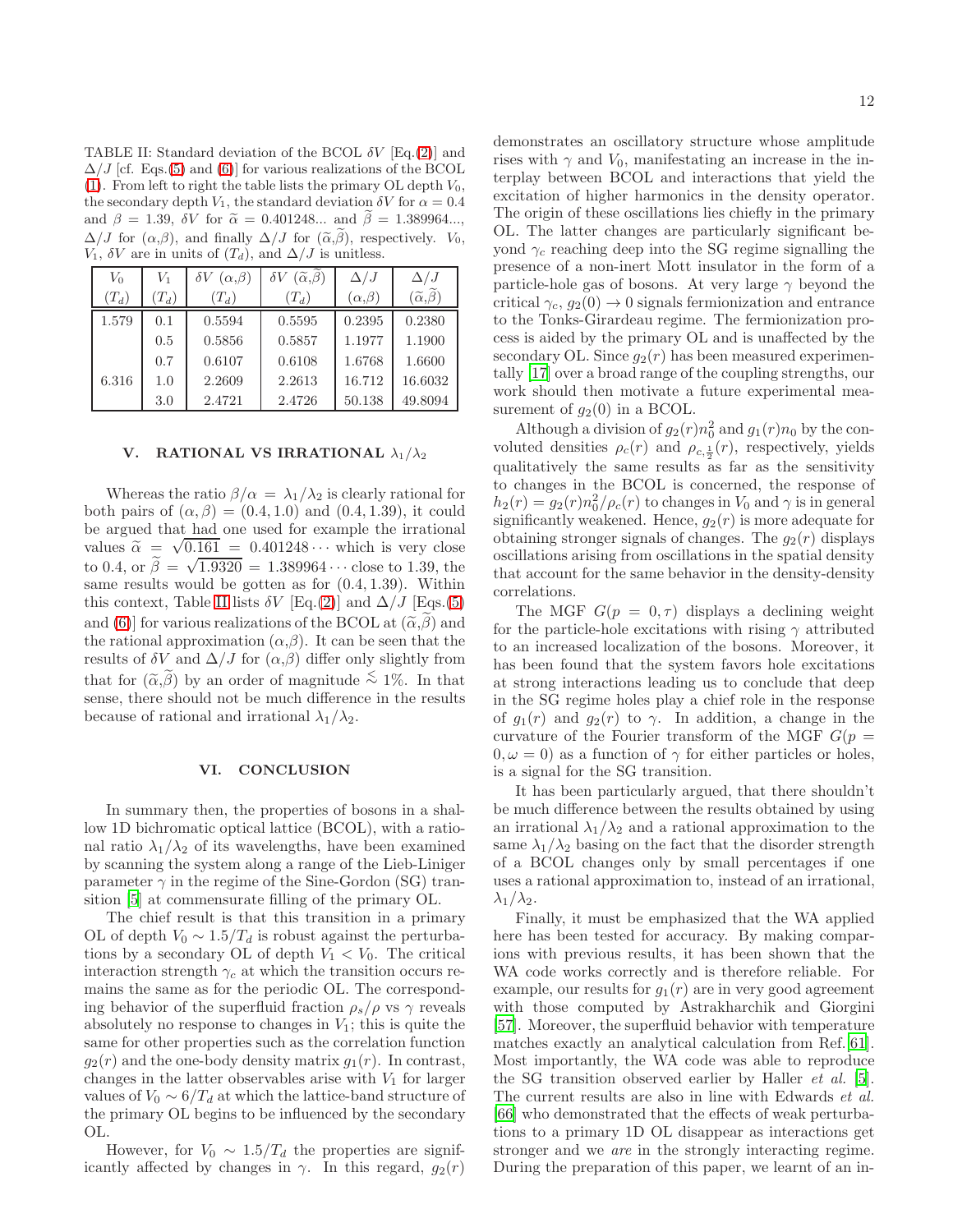vestigation bearing similarities to ours by Boéris *et al.* [\[16\]](#page-15-5) where, among other issues, the WA has been applied to reproduce the SG transition, except that they only use a periodic OL with a different procedure than ours here.

#### Acknowledgments

Interesting and enlightning discussions with Sebastiano Pilati (ICTP, Trieste, Italy) are gratefully acknowledged and particulary for suggesting the topic on the Sine-Gordon transition. Additional thanks go to Nikolay Prokofiev (UMASS, Amherst, USA) for interesting discussions and for providing the worm algorithm code. The author wishes to thank the Abdus-Salam International Center for Theoretical Physics (ICTP) in Trieste, Italy, and the Max Planck Institute for Physics of Complex Systems (MPIPKS) in Dresden Germany, both for providing him access to their excellent computational cluster and for a hospitable stay during scientific visits in which this work was undertaken. We are grateful to G. Astrakharchik for providing us with their data displayed in Fig. [1.](#page-4-2) We thank William J. Mullin (UMASS, Amherst, USA) for a critical reading of the manuscript.This work has been carried out during the sabbatical leave granted to the author Asaad R. Sakhel from Al-Balqa Applied University (BAU) during academic year 2014/2015.

## <span id="page-12-0"></span>Appendix A: Worm Algorithm

Specifically, a WA code is applied which has been written by Nikolay Prokofev [\[55\]](#page-15-19) originally for the simulation of 1D soft-core bosons without any trapping potential. A 3D version of this code, although for  ${}^{4}$ He on graphite, has been described earlier [\[53](#page-15-16)]. WA is a pathintegral Monte Carlo technique whose configurational space is extended to include what one calls "worms". In this method, particles are described by Feynman's pathintegral formulation as closed trajectories in space-time (diagonal configurations). Each trajectory is a closed chain of "beads" and each "bead" is a pair of positions of the same particle separated by a time  $\tau$  along the imaginary-time axis in space-time. In a closed trajectory, the initial and final positions of the path are the same along the space axis. The method considers imaginary "time" as inverse temperature [\[67\]](#page-16-6), i.e.,  $it/\hbar \leftrightarrow 1/(k_BT)$ , where  $\hbar$  is Planck's constant,  $k_B$  Boltzmann's constant, and  $T$  the temperature. The configuration of the system is updated by adding or removing open trajectories in space-time called "worms" (off-diagonal configurations) which are paths in space-time whose initial and final positions along the space axis are not the same. Therefore, the configuration of the system is divided into two sectors: the Z−sector containing all the closed trajectories and the G−sector containing one open trajectory, or worm. The code is designed to perform various updates on these worms via certain acceptance and rejec-

tion probabilities that are carefully weighted functions of, and including, the factors  $\exp[-(\mathbf{r}_{\ell} - \mathbf{r}_{\ell-1})^2/(4\lambda\tau)]$  and  $\exp[-\tau V(\mathbf{r}_{\ell})]$ . Here  $\lambda = \hbar^2/(2m)$  with m the mass of a boson,  $\tau \to 1/(Mk_BT)$  is the imaginary time step with M the total number of beads constituting the particle's trajectory along the imaginary time axis,  $\mathbf{r}_{\ell}$  is the position of the  $\ell^{th}$  bead along the space axis, and  $V(\mathbf{r}_{\ell})$  is the potential energy of bead  $\ell$ . The above factors included in a worm-update probability are integrated along the time axis over the length of the worm being updated. The beginning and end of the worm are termed MASHA and IRA, respectively, where MASHA precedes IRA along the imaginary time axis. There are various types of updates: (1) INSERT or REMOVE in which a worm is created and added to, or annihilated from, the configuration, respectively; (2) MOVE FORWARD or MOVE BACKWARD that change the length of the worm in space-time along the imaginary time axis; (3) RECONNECT in which a worm is connected to a closed trajectory after opening it resulting in an exchange of particles (permutation); (4) CUT or GLUE where a closed trajectory is cut open by removing, or an open trajectory is closed by adding, a short chain of beads, respectively. All these updates are described in more detail by the inventors of the technique [\[53\]](#page-15-16).

## <span id="page-12-1"></span>Appendix B: Pair correlation function for inhomogeneous 1D Bose gases

Fig. [9](#page-13-1) is as in Fig. [4;](#page-7-0) but for  $h_2(r)$  given by Eq.[\(14\)](#page-3-1). In frame  $(A)$  for low  $V_0$ , the amplitude of the spatial oscillations in  $h_2(r)$  is substantially reduced compared to the corresponding  $q_2(r)$ . Although the  $h_2(r)$ –oscillations do not vanish completely, their amplitude does not change with  $V_1$  that is the same for  $g_2(r)$  in Fig. [4\(](#page-7-0)A). Indeed, the  $q_2(r)$ –oscillations are caused by the oscillations in the convoluted density  $\rho_c(r)$  [Eq.[\(13\)](#page-3-3)], and a division of  $g_2(r)n_0^2$  by  $\rho_c(r)$  [to get  $h_2(r)$ ] almost flattens  $h_2(r)$  at larger  $r$  so that it oscillates close to 1. Any changes in the structure of  $h_2(r)$  with  $V_1$  are not detected. There is a weak role of the band structure of the BCOL and its disorder at low  $V_0$  which is consistent with Fig. [5.](#page-8-1)

As one increases  $V_0$  in Fig. [9\(](#page-13-1)B), the amplitude of oscillations in  $h_2(r)$  rises similarly to  $g_2(r)$ . This time the normalization by  $\rho_c(r)$  does not yield a significant suppression of the oscillations as it occurs in frame  $(A)$ . Therefore, at larger  $V_0$  the origin of these oscillations may not be anymore chiefly the oscillations in the spatial density; rather they largely arise from an increased effect of the band structure of the BCOL and the disorder; the latter is again consistent with the increase of disorder with  $V_0$  in Fig. [5.](#page-8-1) Qualitatively nevertheless, Fig. [9](#page-13-1) shows the same effects as Fig. [4,](#page-7-0) that is to say, that by either  $g_2(r)$ or  $h_2(r)$ , one reaches qualitatively the same conclusions about the effect of  $V_1$  on the strength of the correlations, namely that there is none at low  $V_0$ .

Fig. [10](#page-14-8) is the same as Fig. [6;](#page-8-0) but for  $h_2(r)$ . Here, the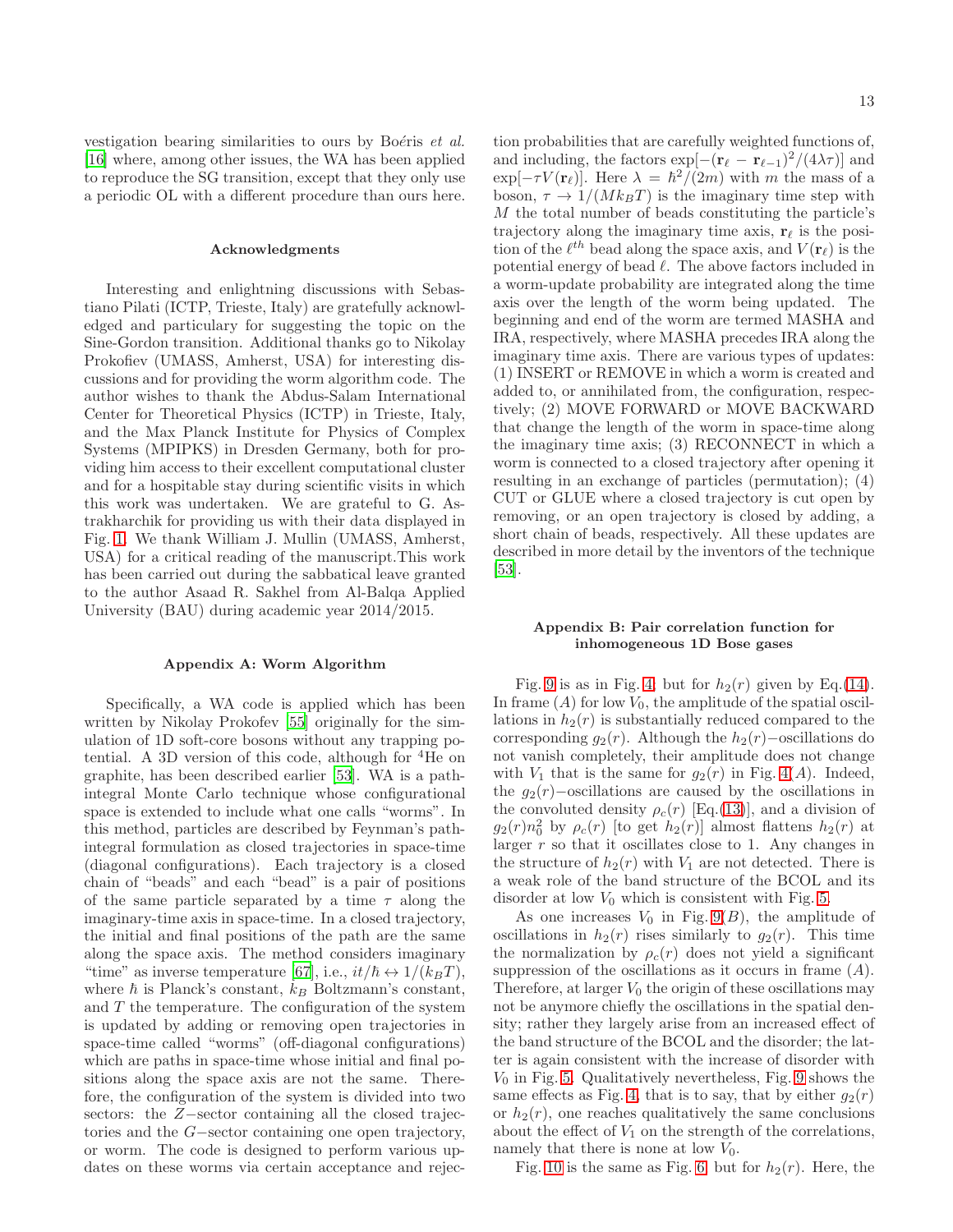

effect of interactions  $\gamma$  at  $r > 0.00025$  is substantially weakened in by the division of  $g_2(r)n_0^2$  by  $\rho_c(r)$ , but remains quite pronounced towards  $r \to 0$ . The effect of  $\gamma$ at larger r cannot therefore be significantly detected by  $h_2(r)$  because the effect of interactions is absorbed by the normalization process. At  $r = 0$ ,  $h_2(r)$  displays a reduction with  $\gamma$  similar to Fig. [6](#page-8-0) and shows the same decline as in Fig. [7](#page-9-0) (see Sec[.D](#page-14-7) below).

<span id="page-13-1"></span>FIG. 9: (Color online) As in Fig. [6;](#page-8-0) but for  $h_2(r)$ . Upper frame (A): at  $\gamma = 2.5$  and  $V_0 = 1.579/T_d$  the figure displays the results for:  $V_1 = 0.1/T_d$ ,  $\beta = 1.0$  (thick solid line); 0.5, 1.0 (thick-dashed line); 0.7, 1.0 (short-dashed line); 1.0, 1.0 (fine-dotted line). Then at  $\gamma = 1.724$  and  $V_0 = 3.158/T_d$  the results for: 0.0, 1.0 (long-dashed dotted line); 0.5, 1.0 (shortdashed dotted line). At  $\gamma = 0.5$  and  $V_0 = 1.579/T_d$  again the results are shown for:  $V_1 = 0.5/T_d$ ,  $\beta = 1.39$  (double-dotted dotted line); 1.0, 1.39 (open circles). Upper frame  $(B)$  is for  $V_0 = 6.316/T_d$ ,  $\gamma = 0.833$ , and:  $V_1 = 1.0/T_d$ ,  $\beta = 1.39$  (longdashed double-dotted line);  $3.0/T_d$ , 1.39 (thick-dashed line);  $1.0/T_d$ , 1.0 (thin-dashed line);  $3.0/T_d$ , 1.0 (dashed-dotted line). Lower frame  $(C)$  is for the same system in  $(A)$ ; but for  $h_1(r)$  with  $V_0 = 1.579/T_d$  and:  $V_1 = 0.1/T_d$ ,  $\beta = 1.0$ ,  $\gamma = 2.5$  (thick solid line); 0.5/T<sub>d</sub>, 1.0, 2.5 (thick-dashed line);  $1.0/T<sub>d</sub>$ , 1.0, 2.5 (thin-dashed line). Then one has for  $V_0 = 3.158/T_d$ : 0.0/ $T_d$ , 1.0, 1.724 (long-dashed doubledotted line);  $0.5/T_d$ , 1.0, 1.724 (dashed-dotted line). Next one has for  $V_0 = 1.579/T_d$ : 0.5/T<sub>d</sub>, 1.39, 0.5 (short-dashed dotted line);  $1.0/T_d$ , 1.39, 0.5 (thin solid line). Finally frame (D) is for the same system in  $(B)$ ; but for  $h_1(r)$ : dashed double-dotted line:  $V_1 = 1.0/T_d$ ,  $\beta = 1.39$ ; dashed line:  $3.0/T_d$ , 1.0; thick solid line:  $1.0/T_d$ , 1.0; dashed-dotted line:  $3.0/T_d$ , 1.0.

# <span id="page-13-0"></span>Appendix C: One-body density matrix for inhomogeneous 1D Bose gases

The SA-OBDM  $h_1(r)$  [Eq.[\(16\)](#page-3-2)] in frames  $(C)$  and  $(D)$ of Fig. [9](#page-13-1) displays qualitatively the same behavior as the corresponding  $g_1(r)$ , except for small oscillations that are a result of normalizing by  $\rho_{c,\frac{1}{2}}(r)$ . In fact, at larger  $V_0$ , there is really not much difference in the qualitative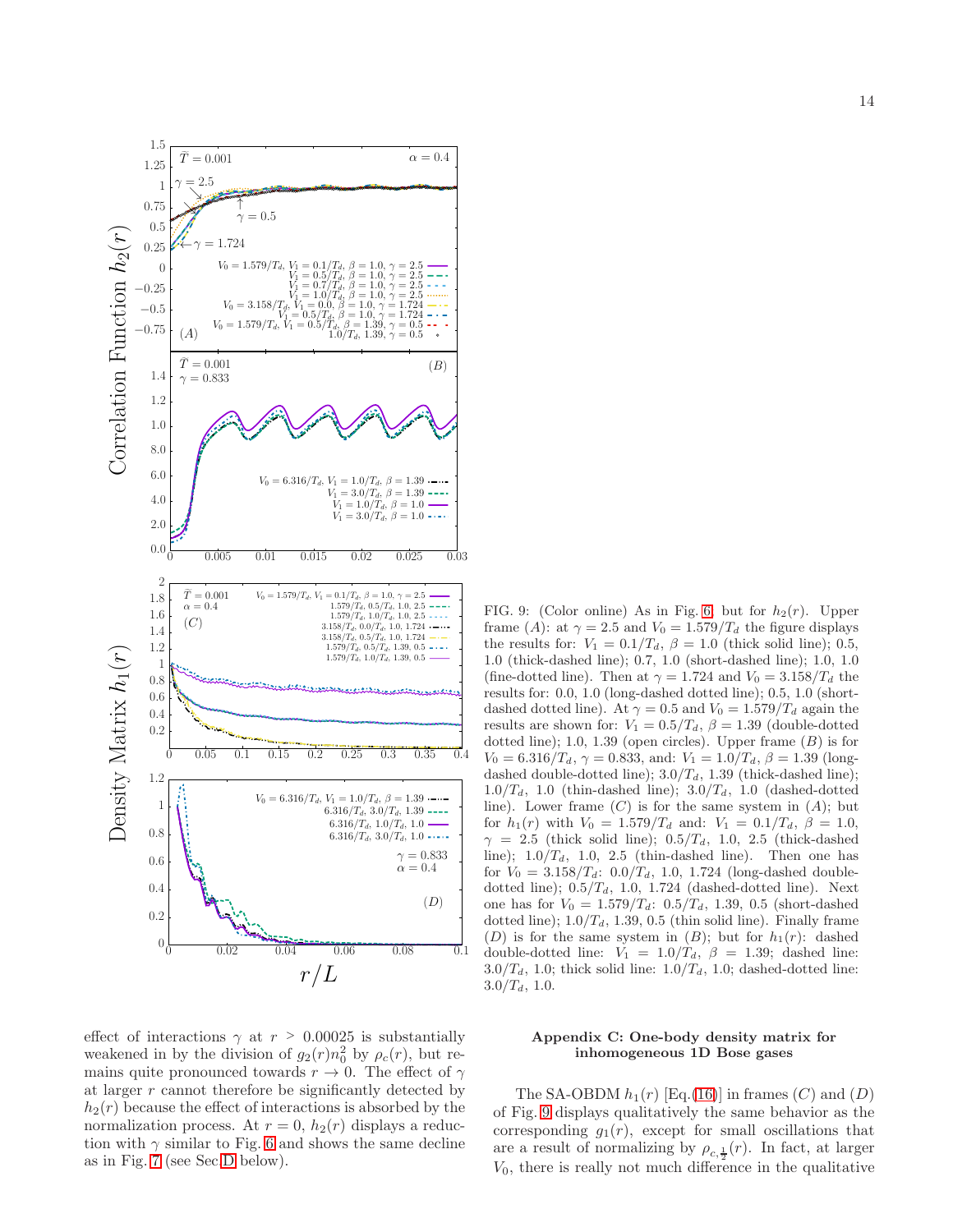

<span id="page-14-8"></span>FIG. 10: As in Fig. [6;](#page-8-0) but for  $h_2(r)$ . Frame (A):  $V_0 =$ 1.579/T<sub>d</sub>,  $V_1 = 0.1/T_d$  and:  $\gamma = 16.667$  (thick-solid line); 12.500 (dashed line); 6.250 (thin solid line); 3.125 (fine-dotted line); 2.500 (long-dashed dotted line); 2.000 (short-dashed dotted line). Frame (B) is for  $V_0 = 1.579/T_d$ ,  $V_1 = 1.000/T_d$ and:  $\gamma = 10.000$  (solid line); 6.250 (dashed line); 4.000 (fine-dotted line); 3.333 (dashed-dotted line); 2.778 (doubledotted line); 2.500 (thin solid line). Frame  $(C)$ :  $V_0 = 3.158$ ,  $V_1 = 0.5/T_d$ , and:  $\gamma = 25.000$  (thick-dashed line); 10.000 (thin-dashed line); 6.250 (dashed-dotted line); 1.724 (thicksolid line); 1.042 (circles).

structure of  $h_1(r)$  and  $g_1(r)$  in frames (D) of Figs. [9](#page-13-1) and [4,](#page-7-0) respectively −both of them display small oscillations. Therefore for larger  $V_0$ ,  $h_1(r)$  and  $g_1(r)$  can both be applied on the same footage to draw conclusions about the superfluid depletion and role of the BCOL.



<span id="page-14-9"></span>FIG. 11: As in Fig. [7;](#page-9-0) but for  $h_2(0)$  with  $V_0 = 1.579/T_d$  and:  $V_1 = 0$  (times);  $0.1/T_d$  (open square);  $1.0/T_d$  (solid circles). Next data is for  $V_0 = 3.158$  and:  $V_1 = 0$  (open circles) and  $0.5/T_d$  (open triangles).

# <span id="page-14-7"></span>Appendix D: Local correlation function for inhomogeneous 1D Bose gases

The SAPCF at  $r = 0$ , i.e.  $h_2(0)$ , displays in Fig. [11](#page-14-9) a drop with increasing  $\gamma$  and shows almost the same behavior as  $g_2(0)$  in Fig. [7.](#page-9-0) Again, changes in  $V_1$  for the same  $V_0$  have no effect on  $h_2(0)$ .

- <span id="page-14-0"></span>[1] P. Sengupta, M. Rigol, G. G. Batrouni, P. J. H. Denteneer, and R. T. Scalettar, Phys. Rev. Lett. 95, 220402  $(2005).$
- [2] Xia-Ji Liu, Peter D. Drummond, and Hui Hu, Phys. Rev. Lett. 94, 136406 (2005).
- [3] S. R. Clark and D. Jaksch, Phys. Rev. A 70, 043612 (2004).
- <span id="page-14-1"></span>[4] S. Ramanan, T. Mishra, M. S. Luthra, R. V. Pai, and B. P. Das, Phys. Rev. A 79, 013625 (2009).
- <span id="page-14-2"></span>[5] Elmar Haller, Russel Hart, Manfred J. Mark, Johann G.

Danzl, Lukas Reichsöllner, Mattias Gustavsson, Marcello Dalmonte, Guido Pupillo, and Hanns-Christoph Nägerl, Nature 466, 597 (2010).

- <span id="page-14-3"></span>[6] H. P. Büchler, G. Blatter, and W. Zwerger, Phys. Rev. Lett. 90, 130401 (2003).
- <span id="page-14-4"></span>[7] T. Giamarchi, *Quantum Physics in One Dimension* (Oxford Univ. Press, 2003), 1st ed.
- <span id="page-14-5"></span>[8] Ming-Xia Huo and Dimitris G. Angelakis, Phys. Rev. A 85, 023821 (2012).
- <span id="page-14-6"></span>[9] E. H. Lieb and W. Liniger, Phys. Rev. 130, 1605 (1963).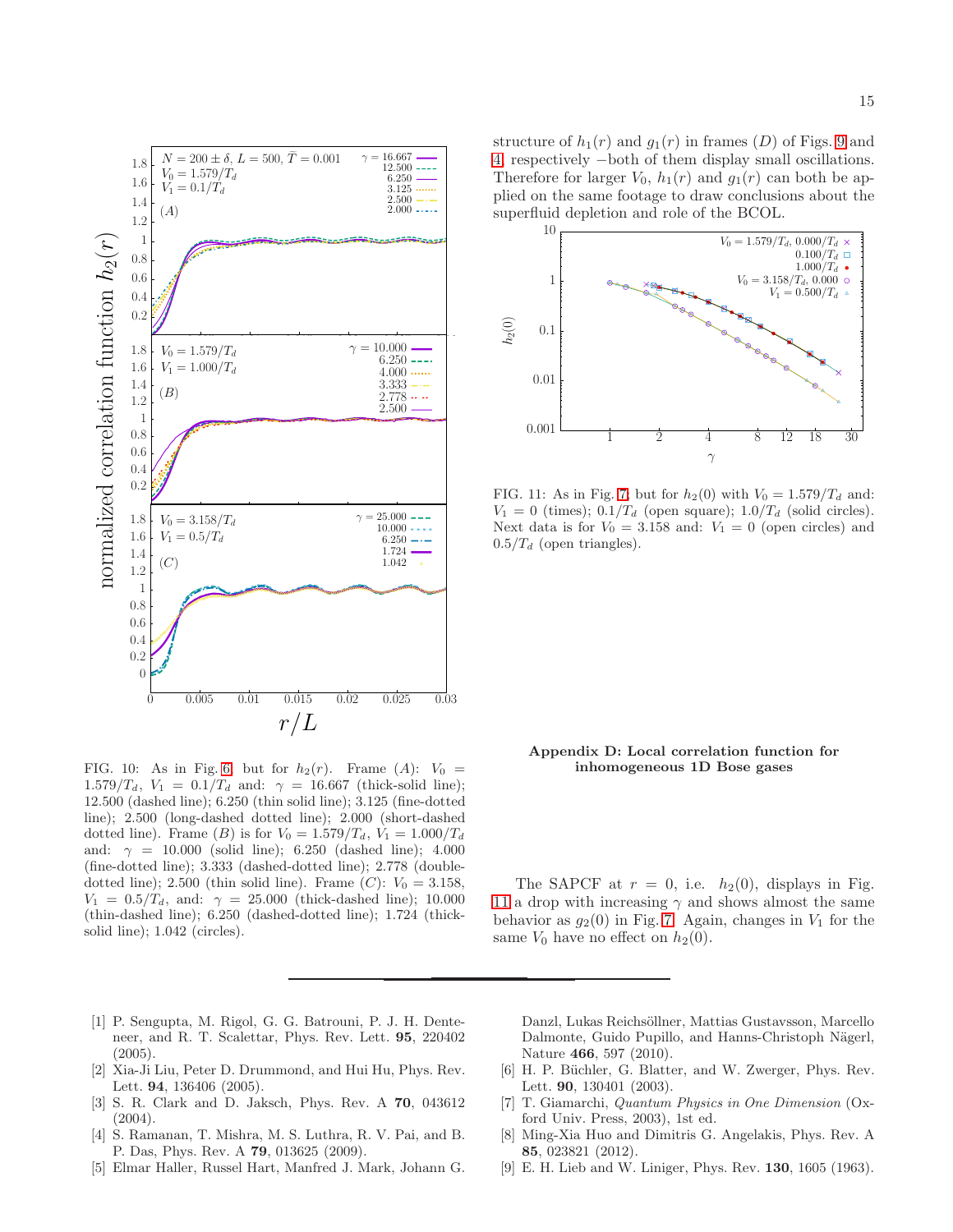- <span id="page-15-0"></span>[10] L. Guidoni, C. Triché, P. Verkerk, and G. Grynberg, Phys. Rev. Lett. 79, 3363 (1997).
- <span id="page-15-8"></span>[11] Nicolas Nessi and Anibal Iucci, Phys. Rev. A 84, 063614  $(2011).$
- <span id="page-15-1"></span>[12] M. C. Gordillo, C. Carbonell-Coronado, and F. De Soto, Phys. Rev. A 91, 043618 (2015).
- <span id="page-15-2"></span>[13] Mohammad Hafezi, Darrick E. Chang, Vladimir Gritsev, Eugene Demler, and Mikhail D. Lukin, Phys. Rev. A 85, 013822 (2012).
- <span id="page-15-3"></span>[14] C. J. Pethick and H. Smith, *Bose-Einstein Condensation in Dilute Gases* (Cambridge University Press, Cambridge UK, 2002), 1st ed.
- <span id="page-15-4"></span>[15] Maciej Lewenstein, Anna Sanpera, and Verónica Ahufinger, *Ultracold Atoms in Optical Lattices: Simulating Quantum Many-Body Systems* (Oxford University Press, United Kingdom, 2012).
- <span id="page-15-5"></span>[16] G. Boéris, L. Gori, M. D. Hoogerland, A. Kumar, E. Lucioni, L. Tanzi, M. Inguscio, T. Giamarchi, C. DErrico, G. Carleo, G. Modugno, and L. Sanchez-Palencia, Phys. Rev. A 93, 011601(R) (2016).
- <span id="page-15-6"></span>[17] Toshiya Kinoshita, Trevor Wenger, and David S. Weiss, Phys. Rev. Lett. 95, 190406 (2005).
- <span id="page-15-7"></span>[18] B. Deissler, E. Lucioni, M. Modugno, G. Roati, L. Tanzi, M. Zaccanti, M. Inguscio, and G. Modugno, New J. Phys. 13, 023020 (2011).
- <span id="page-15-9"></span>[19] G. Roux, T. Barthel, I. P. McCulloch, C. Kollath, U. Schollwöck, and T. Giamarchi, Phys. Rev. A 78, 023628 (2008).
- <span id="page-15-13"></span>[20] Tommaso Roscilde, Phys. Rev. A 77, 063605 (2008).
- <span id="page-15-11"></span>[21] M. Larcher, M. Modugno, and F. Dalfovo, Phys. Rev. A 83, 013624 (2011).
- <span id="page-15-12"></span>[22] Michele Modugno, New J. Phys. 11, 033023 (2009).
- <span id="page-15-10"></span>[23] R. Roth and K. Burnett, Phys. Rev. A  $67$ ,  $031602(R)$ (2003).
- <span id="page-15-14"></span>[24] S. Pilati, S. Giorgini, M. Modugno, and N. Prokof'ev, New J. Phys. 12, 073003 (2010).
- [25] I. L. Aleiner, B. L. Altshuler, and G. V. Shlyapnikov, Nature Phys. 6, 900 (2010).
- [26] P. Lugan, A. Aspect, L. Sanchez-Palencia, D. Delande, B. Grémaud, C. A. Müller, and C. Miniatura, Phys. Rev. A 80, 023605 (2009).
- [27] M. White, M. Pasienski, D. McKay, S. Q. Zhou, D. Ceperley, and B. DeMarco, Phys. Rev. Lett. 102, 055301 (2009).
- <span id="page-15-20"></span>[28] L. Fallani, J. E. Lye, V. Guarrera, C. Fort, and M. Inguscio, Phys. Rev. Lett. 98, 130404 (2007).
- <span id="page-15-18"></span>[29] B. Deissler, M. Zaccanti, G. Roati, C. DErrico, M. Fat- ´ tori, M. Modugno, G. Modugno, and M. Inguscio, Nature Phys. 6, 354 (2010).
- [30] Giacomo Roati, Chiara DÉrrico, Leonardo Fallani, Marco Fattori, Chiara Fort, Matteo Zaccanti, Giovanni Modugno, Michele Modugno, and Massimo Inguscio, Nature 453, 895 (2008).
- [31] Juliette Billy, Vincent Josse, Zhanchun Zuo, Alain Bernard, Ben Hambrecht, Pierre Lugan, David Clément, Laurent Sanchez-Palencia, Philippe Bouyer, and Alain Aspect, Nature Phys. Lett. 453, 891 (2008).
- [32] Yong P. Chen, J. Hitchcock, D. Dries, M. Junker, C. Welford, and R. G. Hulet, Phys. Rev. A 77, 033632 (2008).
- [33] Matthew P. A. Fisher, Peter B. Weichman, G. Grinstein, and Daniel S. Fisher, Phys. Rev. B 40, 546 (1989).
- [34] Jacques Bossy, Jonathan V. Pearce, Helmut Schober, and

Henry R. Glyde, Phys. Rev. B 78, 224507 (2008).

- [35] S. Palpacelli and S. Succi, Phys. Rev. E 77, 066708 (2008).
- [36] D. Clément, A. F. Varón, J. A. Retter, L. Sanchez-Palencia, A. Aspect, and P. Bouyer, New J. Phys. 8, 165 (2006).
- [37] X. Deng, R. Citro, E. Orignac, A. Minguzzi, and L. Santos, Phys. Rev. B 87, 195101 (2013).
- [38] L. Pollet, N. V. Prokof'ev, and B. V. Svistunov, Phys. Rev. B 87, 144203 (2013).
- [39] Z. Ristivojevic, A. Petković, P. Le Doussal, and T. Giamarchi, Phys. Rev. Lett. 109, 026402 (2012).
- [40] Shankar Iyer, David Pekker, and Gil Rafael, Phys. Rev. B 88, 220501(R) (2013).
- [41] D. M. Basko and F. W. J. Hekking, Phys. Rev. B 88, 094507 (2013).
- [42] T. Schulte, S. Drenkelforth, J. Kruse, W. Ertmer, J. Arlt, K. Sacha, J. Zakrzewski, and M. Lewenstein, Phys. Rev. Lett. 95, 170411 (2005).
- [43] T. Paul, P. Schlagheck, P. Leboeuf, and N. Pavloff, Phys. Rev. Lett. 98, 210602 (2007).
- [44] L. Sanchez-Palencia, D. Clément, P. Lugan, P. Bouyer, G. V. Shlyapnikov, and A. Aspect, Phys. Rev. Lett. 98, 210401 (2007).
- [45] P. Lugan, D. Clément, P. Bouyer, A. Aspect, and L. Sanchez-Palencia, Phys. Rev. Lett. 99, 180402 (2007).
- [46] T. Paul, M. Albert, P. Schlagheck, P. Leboeuf, and N. Pavloff, Phys. Rev. A 80, 033615 (2009).
- [47] J. Radić, V. Bačić, D. Jukić, M. Segev, and H. Buljan, Phys. Rev. A 81, 063639 (2010).
- [48] J. C. C. Cestari, A. Foerster, and M. A. Gusmão, Phys. Rev. A 82, 063634 (2010).
- [49] S. Iyer, D. Pekker, and G. Rafael, Phys. Rev. B 85, 094202 (2012).
- [50] C. Aulbach, A. Wobst, G. L. Ingold, P. Hänggi and I. Varga, New J. Phys. 6, 70 (2004).
- <span id="page-15-26"></span>[51] D. J. Boers, B. Goedeke, D. Hinrichs and M. Holthaus, Phys. Rev. A 75, 063404 (2007).
- <span id="page-15-15"></span>[52] Xiaolong Deng and Luis Santos, Phys. Rev. A 89, 033632  $(2014)$ .
- <span id="page-15-16"></span>[53] M. Boninsegni, N. V. Prokof'ev, and B. V. Svistunov, Phys. Rev. E 74, 036701 (2006).
- <span id="page-15-17"></span>[54] A. G. Sykes, D. M. Gangardt, M. J. Davis, K. Viering, M. G. Raizen, and K.V. Kheruntsyan, Phys. Rev. Lett. 100, 160406 (2008).
- <span id="page-15-19"></span>[55] Nikolay Prokofev, UMASS Amherst, Private Communication.
- <span id="page-15-21"></span>[56] R. P. Feynman, *Statistical Mechanics* (Westview Press, Advanced Book Program, Boulder, Colorado, 1998).
- <span id="page-15-22"></span>[57] G. E. Astrakharchik, J. Boronat, J. Casulleras, and S. Giorgini, Phys. Rev. Lett. 95, 190407 (2005).
- <span id="page-15-23"></span>[58] see Eq.(13.37) on page 349 in Ref.[\[14](#page-15-3)].
- <span id="page-15-24"></span>[59] The second-order correlation function for atoms in an OL is given by Lewenstein *et al.* [\[15\]](#page-15-4) on page 419 and is effectively the same as ours:

$$
g^{(2)}(\vec{\mathbf{d}}) = \frac{\int d\vec{\mathbf{r}} \langle \hat{n}(\vec{\mathbf{r}} + \vec{\mathbf{d}}/2)\hat{n}(\vec{\mathbf{r}} - \vec{\mathbf{d}}/2)\rangle}{\int d\mathbf{r} \langle \hat{n}(\vec{\mathbf{r}} + \vec{\mathbf{d}}/2)\rangle \langle \hat{n}(\vec{\mathbf{r}} - \vec{\mathbf{d}}/2)\rangle} - 1,
$$

where  $\vec{\mathbf{d}} = \vec{\mathbf{r}} - \vec{\mathbf{r}}'$  is the distance between two particles situated at  $\vec{r}$  and  $\vec{r'}$ , and  $\hat{n}(r)$  is the density operator.

<span id="page-15-25"></span>[60] M. Naraschewski and R. J. Glauber, Phys. Rev. A 59, 4595 (1999).